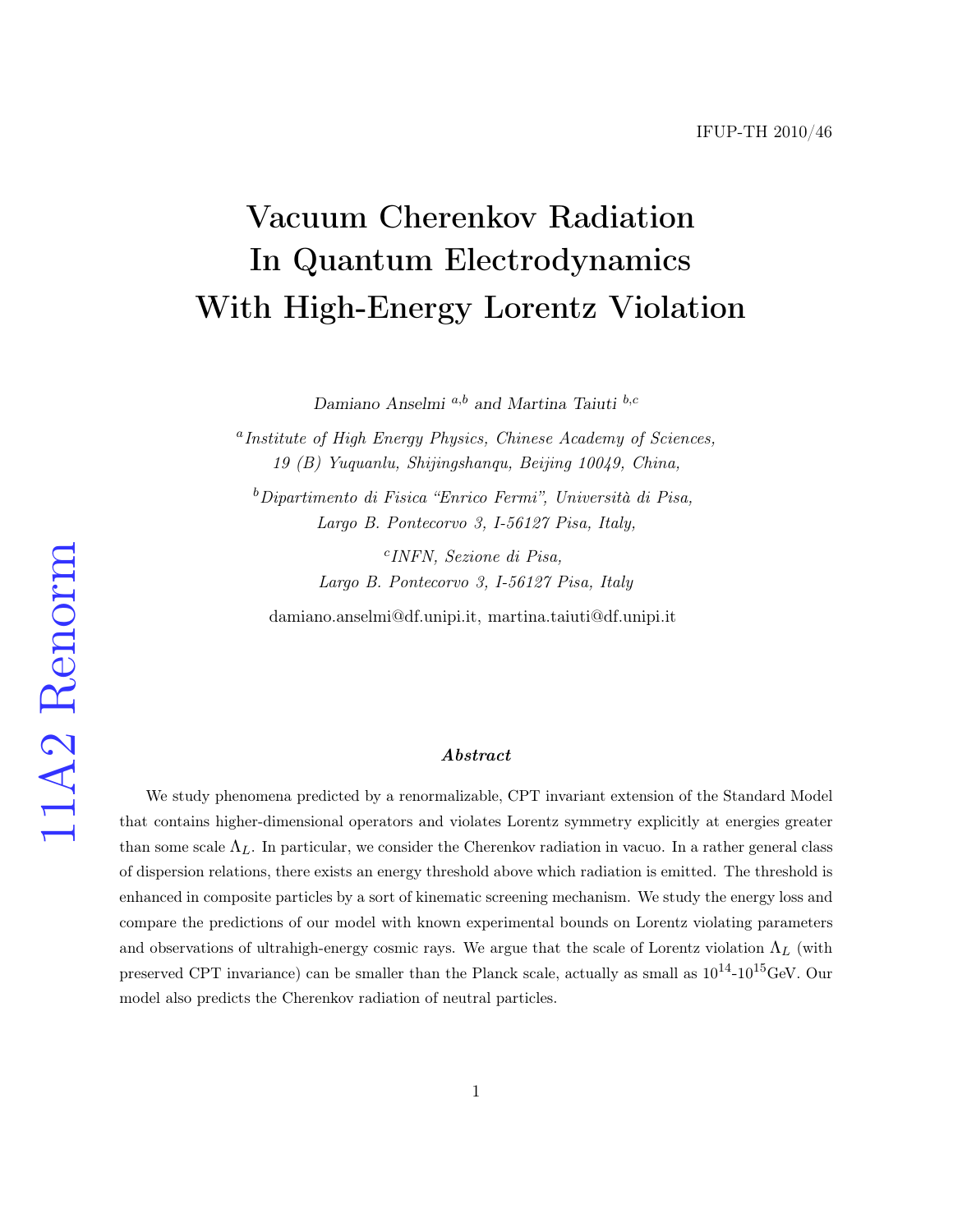## 1 Introduction

Lorentz symmetry is one of the most precise symmetries in nature [\[1\]](#page-25-0). Nevertheless, the possibility that it might be violated at high energies or large distances is still open and has been widely investigated. If we assume that Lorentz symmetry is not exact, several phenomena that are otherwise forbidden can occur. Examples are the Cherenkov radiation in vacuo and the photon decay into an electron-positron pair. Studying phenomena of this type and comparing predictions with experimental data, we can look for signs of Lorentz violation and put bounds on the values of Lorentz violating parameters.

From the theoretical point of view, it is interesting to know that if Lorentz symmetry is (explicitly) violated at high energies, vertices that are non-renormalizable by power counting can become renormalizable by a modified power-counting criterion, which assigns different weights to space and time [\[2\]](#page-25-1). Consistent models, where the dispersion relations are modified by higher powers of momenta, can contain operators of higher dimensions, such as two-scalar–two-fermion vertices and four-fermion vertices; they are multiplied by inverse powers of some energy  $\Lambda_L$ , which can be interpreted as the scale of Lorentz violation. Lorentz violating gauge theories [\[3,](#page-25-2) [4\]](#page-25-3) can be formulated, as well as Lorentz violating extensions of the Standard Model [\[5,](#page-25-4) [6\]](#page-25-5), which we call, for brevity, LVSM. In the common perturbative framework, these theories are unitary, local, polynomial and causal.

Various phenomena that are forbidden in Lorentz invariant theories, but allowed in Lorentz violating ones, have been studied in the literature, mainly using the modified dispersion relations of low-energy effective models. Here we plan to study some of those phenomena in the realm of the LVSM, where the dispersion relations are crucial for renormalizability, therefore more constrained and valid, in principle, at arbitrarily high energies (when gravity is switched off). Our purpose is to derive bounds on the magnitude of  $\Lambda_L$ . We believe that the scale of Lorentz violation may be smaller than the Planck scale. If this were true, our understanding of physics around the Planck scale, in particular quantum gravity, would have to be reconsidered from scratch.

We assume that CPT is preserved (or that it is violated at energies much larger than  $\Lambda_L$ ). The value of  $\Lambda_L$  originally suggested in ref. [\[5\]](#page-25-4) from considerations about neutrino masses and bounds on proton decay was  $\Lambda_L \sim 10^{14}$ -10<sup>15</sup>GeV. (In the appendix we briefly review those arguments and the minimal LVSM.) In this paper we show that such values are indeed compatible with experimental data on Lorentz violating phenomena.

Experimental bounds on the parameters that multiply higher-dimensional operators can be read from the tables of Kostelecky and Russell [\[1\]](#page-25-0). At present, the best results belong to the photon sector, and concern the quadratic terms

$$
F_{k\lambda}\partial_{\alpha_1}\cdots\partial_{\alpha_n}F_{\mu\nu}.
$$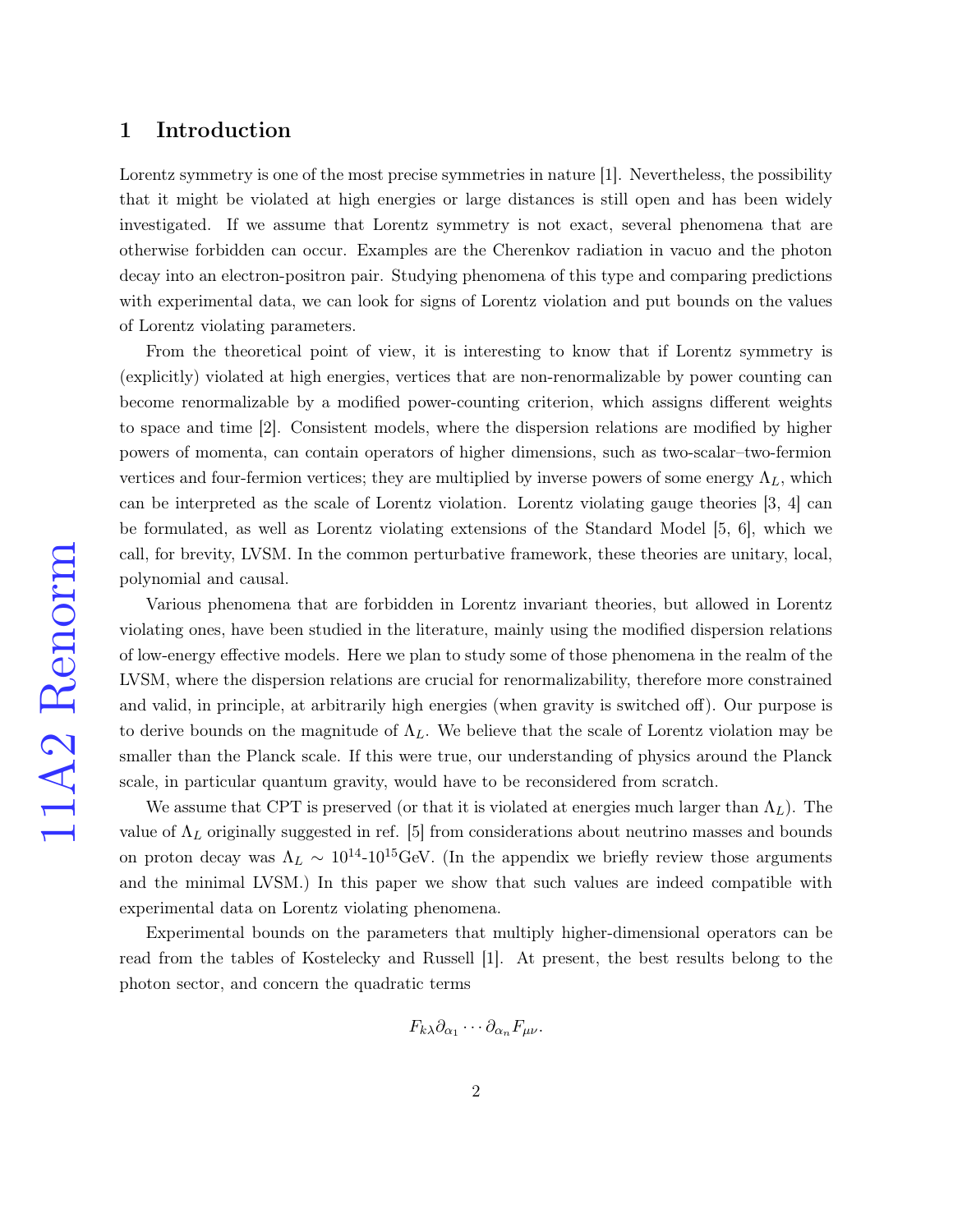In particular, from astrophysical birefringence and astrophysical dispersion it is found that the coefficients of the terms of dimensions 6 and 8 are bounded by

$$
\lesssim 10^{-29} \text{GeV}^{-2} \text{ and } \lesssim 10^{-25} \text{GeV}^{-4},
$$

respectively. Interpreting such coefficients as  $\sim 1/\Lambda_L^2$  and  $\sim 1/\Lambda_L^4$  we see that these experimental data are consistent with our claim that  $\Lambda_L$  could be as small as  $10^{14}$ - $10^{15}$ GeV.

Under some assumptions, ultrahigh-energy cosmic rays have been claimed to raise the bound on  $\Lambda_L$  well above the Planck scale [\[7\]](#page-25-6). However, the nature of ultrahigh-energy cosmic rays has not been firmly established, yet, so it is not obvious how to use them to put unambiguous bounds on the scale of Lorentz violation. In this paper we give several scenarios that are consistent with a value of  $\Lambda_L$  well below the Planck scale, assuming that ultrahigh-energy cosmic rays are protons or heavy nuclei. For our purposes, it will be sufficient to restrict to the minimal QED subsector of the LVSM, which we call LVQED.

We focus on the Cherenkov radiation in vacuo. For a very general class of dispersion relations we prove that there exists an energy threshold above which radiation is emitted and below which it is not emitted. Quite interestingly, the threshold is enhanced in composite particles by a sort of kinematic screening mechanism. We study the energy loss as a function of time and prove that in all cases of our interest it is so rapid that the radiation is practically governed by pure kinematics. Our models also predict the Cherenkov radiation of neutral particles.

The paper is organized as follows. In section 2 we present the LVQED model we are going to study and some basic formulas. In section 3 we study the Cherenkov radiation in the lowenergy expansion. From section 4 onwards we investigate situations where the standard lowenergy expansion does not apply. Some results can be derived using exact dispersion relations. For other purposes a different kind of expansion can be used. In section 4 we study kinematic constraints and derive the energy threshold for Cherenkov radiation. In section 5 we compare two typical scenarios with experimental data. In section 6 we study composite particles and show that compositeness favors larger thresholds. In section 7 we discuss the Cherenkov radiation of neutrons and neutrinos, while section 8 contains our conclusions.

## 2 Preliminaries

In this section we write the models we are going to study and derive a general formula for the energy loss per unit time.

The LVQED model we consider is the minimal QED subsector of the LVSM recalled in the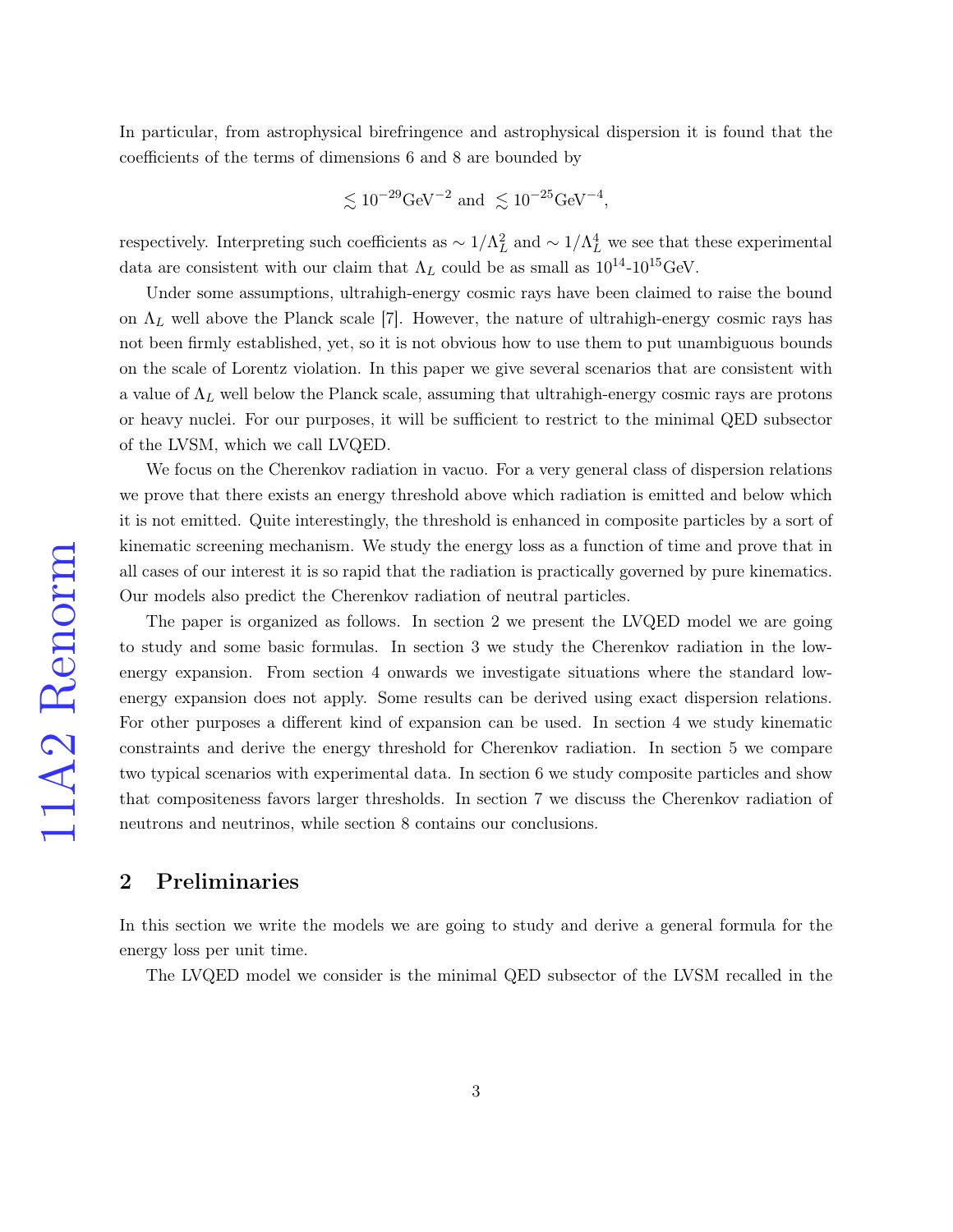appendix, to which we refer for the notation. Its Lagrangian reads

<span id="page-3-0"></span>
$$
\mathcal{L} = \mathcal{L}_F + \bar{\psi} \left( i\gamma^0 D_0 + \frac{i b_0}{\Lambda_L^2} \bar{D}^3 + i b_1 \bar{D} - m - \frac{b'}{\Lambda_L} \bar{D}^2 \right) \psi + \frac{e}{\Lambda_L} \bar{\psi} \left( b'' \sigma_{ij} F_{ij} + \frac{b'_0}{\Lambda_L} \gamma_i \partial_j F_{ij} \right) \psi + ie \frac{b''_0}{\Lambda_L^2} F_{ij} \left( \bar{\psi} \gamma_i \frac{\overleftrightarrow{D}_j}{2} \psi \right),
$$
\n(2.1)

where the covariant derivative is  $D_{\mu} = \partial_{\mu} + ieA_{\mu}, \sigma_{\mu\nu} = -i[\gamma_{\mu}, \gamma_{\nu}]/2$ . Moreover,

$$
\mathcal{L}_F = \frac{1}{2} F_{0i}^2 - \frac{1}{4} F_{ij} \left( \tau_2 - \tau_1 \frac{\bar{\partial}^2}{\Lambda_L^2} + \tau_0 \frac{(-\bar{\partial}^2)^2}{\Lambda_L^4} \right) F_{ij}
$$

is the Lagrangian of free photons. The quantization of this theory has been studied in ref. [\[8\]](#page-25-7). More details can be found there, together with an analysis of its renormalization. The dispersion relations of fermions and photons are

<span id="page-3-5"></span>
$$
E(\bar{p}^2) = \sqrt{\bar{p}^2 \left(b_1 + \frac{b_0}{\Lambda_L^2} \bar{p}^2\right)^2 + \left(\frac{b'}{\Lambda_L} \bar{p}^2 + m\right)^2}, \qquad \omega(\bar{k}^2) = \sqrt{\tau_2 \bar{k}^2 + \tau_1 \frac{(\bar{k}^2)^2}{\Lambda_L^2} + \tau_0 \frac{(\bar{k}^2)^3}{\Lambda_L^4}}, \quad (2.2)
$$

respectively.

The low-energy limit of [\(2.1\)](#page-3-0) is

<span id="page-3-2"></span>
$$
\mathcal{L}_{\text{low}} = \frac{1}{2} F_{0i}^2 - \frac{\tau_2}{4} F_{ij}^2 + \bar{\psi} \left( i \gamma^0 D_0 + i b_1 \bar{\mathcal{P}} - m \right) \psi, \tag{2.3}
$$

which formally coincides with the Lagrangian of QED in a medium. The parameters  $\tau_2$  and  $b_1$ are related to the dielectric constant  $\varepsilon$  and the magnetic permeability  $\mu$  by the formulas

<span id="page-3-1"></span>
$$
\tau_2 = \frac{\varepsilon}{\mu}, \qquad b_1 = \varepsilon. \tag{2.4}
$$

Moreover,

$$
n = \sqrt{\varepsilon \mu} = \frac{b_1}{\sqrt{\tau_2}}
$$

is the refractive index. Performing the replacements [\(2.4\)](#page-3-1) and the rescalings

$$
x^i \to \varepsilon x^i
$$
,  $A_i \to \frac{A_i}{\varepsilon}$ ,  $\psi \to \frac{\psi}{\varepsilon^{3/2}}$ ,

in the action of  $(2.3)$ , we obtain the more common Lagrangian

<span id="page-3-3"></span>
$$
\mathcal{L}_{\text{medium}} = \frac{\varepsilon}{2} F_{0i}^2 - \frac{1}{4\mu} F_{ij}^2 + \bar{\psi} \left( i \rlap{\,/}D - m \right) \psi. \tag{2.5}
$$

We use for [\(2.5\)](#page-3-3) the gauge-fixing term of Lorenz type

<span id="page-3-4"></span>
$$
\mathcal{L}_{GF} = -\frac{1}{2\mu} (\varepsilon \mu \partial_0 A_0 - \partial_i A_i)^2.
$$
 (2.6)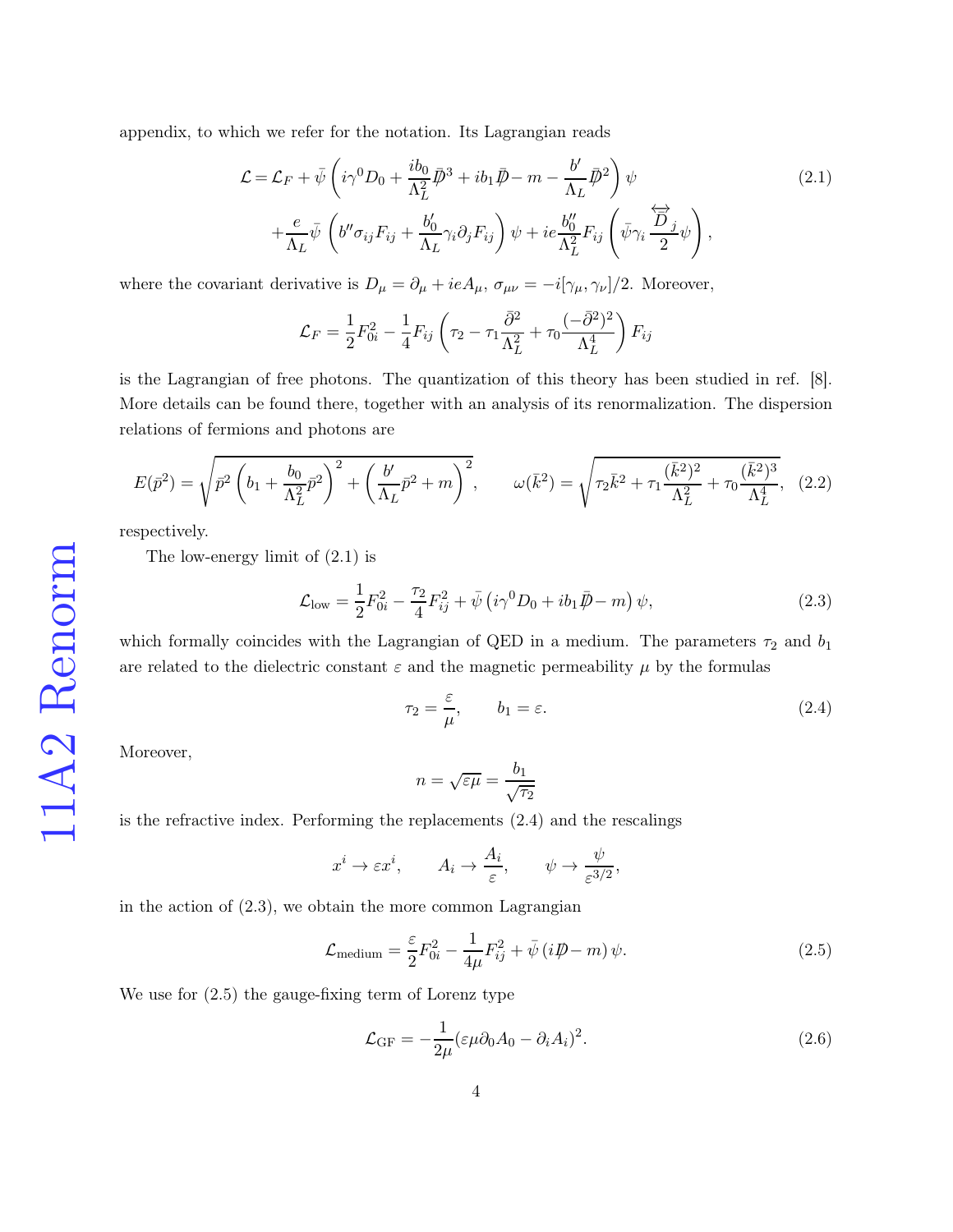We assume that a particle above threshold continuously loses its energy through the process  $e \rightarrow e \gamma$ . Then the emitted radiation is made of a large number of low-frequency photons. The particle remains above threshold, but its energy asymptotically tends to the threshold value. This conservative assumption is sufficient for our purposes. Indeed, we are going to show that in all cases we are interested in the energy loss calculated in this way is so rapid that we can assume that the particle (practically) reaches the threshold instantaneously. Other types of emission occur. For example, the model [\(2.1\)](#page-3-0) also contains vertices with two fermions and two or more photons, which allow elementary processes such as  $e \to e\gamma\gamma$  and  $e \to e\gamma\gamma\gamma$ . It may also happen [\[9\]](#page-25-8) that the particle loses most of its energy emitting a single sufficiently energetic photon, or a finite number of photons. Then the deceleration is not continuous. These effects can increase the rate of energy loss, but do not affect the conclusions of this paper.

It is convenient to derive a general formula for the energy loss per unit time without making assumptions on the dispersion relations. It will be applied to both [\(2.1\)](#page-3-0) and [\(2.3\)](#page-3-2). Consider a charged fermion of energy E and momentum p emitting a photon of frequency  $\omega$ . Call E' and p' the energy and momentum of the fermion after emission. The expression of the differential width is

$$
d\Gamma = \frac{1}{2E} \overline{|\mathcal{M}|^2} (2\pi) \delta(E - \omega - E')(2\pi)^3 \delta^3(\mathbf{p} - \mathbf{k} - \mathbf{p}') \frac{d^3 \mathbf{k}}{2\omega (2\pi)^3} \frac{d^3 \mathbf{p}'}{2E'(2\pi)^3},
$$
(2.7)

where  $|M|^2$  is the squared modulus of the transition amplitude, summed over the final states and averaged over the initial states.

As usual, the integral over  $p'$  is done eliminating the delta function associated with momentum conservation. The surviving integral is reduced to an integral over  $\omega$  and  $u = \cos \theta$ ,  $\theta$  being the angle between the momentum of the incoming fermion and the momentum of the emitted photon. Next, the delta function of energy conservation can be used to perform the  $u$ -integral. It gives u as a function of p and k. Finally, the condition  $|u(p, k)| \leq 1$  determines the range of the final k-integration. We find

<span id="page-4-0"></span>
$$
\frac{d\Gamma}{d\omega} = \frac{\overline{|\mathcal{M}|^2}}{16\pi E p} \frac{k}{\omega} \frac{dk}{d\omega} \sum_{u^*} \frac{1}{\left|\frac{E'}{p'} \frac{dE'}{dp'}\right|_{u=u^*}},\tag{2.8}
$$

where the sum is over the solutions  $u^*(p, k)$  to the condition of energy conservation. In the case of [\(2.5\)](#page-3-3), the solution is unique. Instead, the dispersion relations of our Lorentz violating models admit multiple solutions, in general. Yet, the solution remains unique under quite reasonable assumptions (see section 4). In this case the k-range is of the standard form  $0 \le k \le k_{\text{max}}$ , for some  $k_{\text{max}}$ .

The differential width can be used to calculate the energy loss per unit time, using the formula

<span id="page-4-1"></span>
$$
\frac{\mathrm{d}E}{\mathrm{d}t} = -\int_0^{\omega_{\text{max}}} \omega \frac{\mathrm{d}\Gamma}{\mathrm{d}\omega} \mathrm{d}\omega,\tag{2.9}
$$

where  $\omega_{\text{max}} = \omega(k_{\text{max}}^2)$ .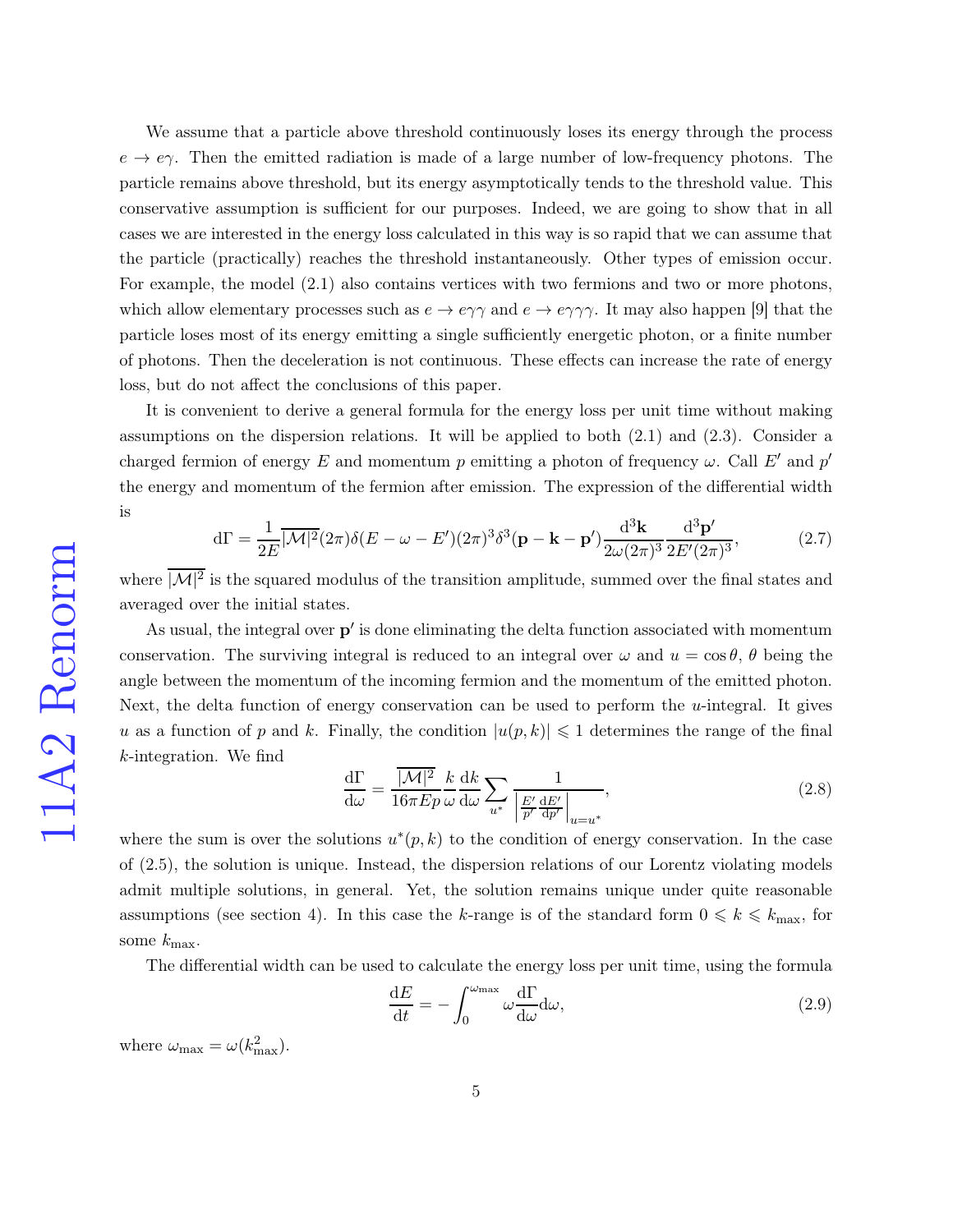## 3 Cherenkov radiation in QED

In this section we study the energy loss of charged particles in empty space due to the violation of Lorentz symmetry, first in the low-energy theory [\(2.3\)](#page-3-2) and later in the low energy expansion of the complete theory [\(2.1\)](#page-3-0). We then apply our formulas to ultrahigh-energy cosmic rays. The Cherenkov radiation in vacuo has been studied by various authors [\[9,](#page-25-8) [10,](#page-26-0) [11,](#page-26-1) [12\]](#page-26-2). Some results of this section are already available in the literature, others are new.

The Cherenkov radiation occurs if  $n > 1$ , which we assume here. (If  $n < 1$  a sufficiently energetic photon can decay into an electron-positron pair, see for example [\[10\]](#page-26-0). However, we are not going to study that phenomenon in this paper). We use the notation [\(2.5\)](#page-3-3) and work out exact formulas without assuming that  $n$  is close to 1, so our results can be also applied to the Cherenkov radiation of charged particles in true media.

The propagators derived from [\(2.5\)](#page-3-3) and [\(2.6\)](#page-3-4) are

$$
\langle A_{\mu}(k) A_{\nu}(-k) \rangle = \frac{i}{\varepsilon} \frac{\text{diag}(-1/n^2, 1)}{\omega^2 - (\mathbf{k}^2/n^2) + i0}, \qquad \langle \psi(p) \bar{\psi}(-p) \rangle = i \frac{\mathcal{p} + m}{p^2 - m^2 + i0},
$$

where  $k = (\omega, \mathbf{k})$ . From these expressions we can read the formulas for the sums over polarization states:

$$
\sum_{\lambda} \varepsilon_{\mu}^{(\lambda)} \varepsilon_{\nu}^{(\lambda)*} = \frac{1}{\varepsilon} \text{diag}\left(-1/n^2, 1\right), \qquad \sum_{s} u_s(p)\bar{u}_s(p) = \rlap{\,/}p + m, \qquad \sum_{s} v_s(p)\bar{v}_s(p) = \rlap{\,/}p - m. \tag{3.1}
$$

After a small amount of work we find that formula [\(2.8\)](#page-4-0) gives

<span id="page-5-0"></span>
$$
\frac{d\Gamma}{d\omega} = \frac{\mu\alpha}{2Ep} \left\{ \frac{n^2 - 1}{n^2} \left[ 2E(E - \omega) + \frac{\omega^2}{2}(n^2 + 1) \right] - 2m^2 \right\},\tag{3.2}
$$

with

$$
\omega \leqslant \omega_{\text{max}} = \frac{2(np - E)}{n^2 - 1}, \qquad \frac{1}{n} \leqslant v \equiv \frac{p}{E} < 1.
$$

In the limit  $v \ll 1, \omega \ll E$ , formula [\(3.2\)](#page-5-0) agrees with the classic one, see e.g. [\[13\]](#page-26-3). The energy loss [\(2.9\)](#page-4-1) per unit time is

<span id="page-5-1"></span>
$$
\frac{dE}{dt} = -\frac{\alpha m^2 \mu (nv - 1)^3 P(v)}{3n^2 (n^2 - 1)^3 v (1 - v^2)},
$$
\n(3.3)

where

$$
P(x) = 3n(3n^2 - 1)x - (5n^2 + 1).
$$

The result [\(3.3\)](#page-5-1) agrees with the one found by Klinkhamer and Schreck in ref. [\[12\]](#page-26-2). We can rewrite it as a differential equation for the velocity as a function of time:

<span id="page-5-2"></span>
$$
\frac{dv}{dt} = -\frac{\alpha m\mu (nv-1)^3 \sqrt{1-v^2} P(v)}{3n^2 (n^2-1)^3 v^2}.
$$
\n(3.4)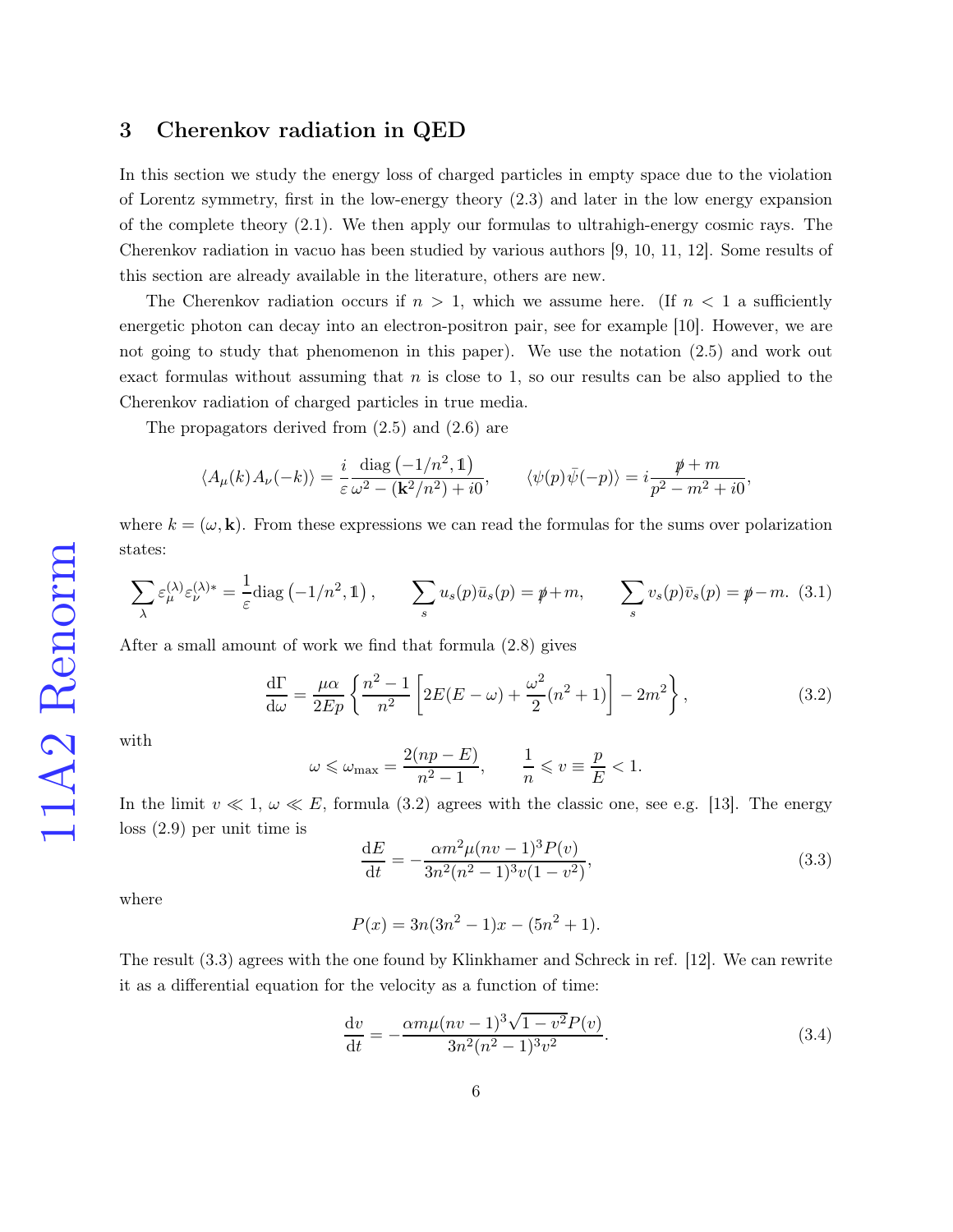

Figure 1: Radiation time

The energy decreases to the asymptotic limit

<span id="page-6-0"></span>
$$
E_{\lim} = \frac{mn}{\sqrt{n^2 - 1}},\tag{3.5}
$$

which corresponds to the asymptotic velocity  $v_{\text{lim}} = 1/n$ . Equation [\(3.4\)](#page-5-2) can be integrated around  $v = 1$ , but not around  $v_{\text{lim}}$ . This means that a particle with infinite energy radiates to some final energy  $E_f = m/\sqrt{1 - v_f^2}$  in a finite amount of time  $t(n, E_f)$ , but reaches the energy limit [\(3.5\)](#page-6-0) only after an infinite amount of time:  $t(n, E_{\text{lim}}) = \infty$ .

Radiation time Solving [\(3.4\)](#page-5-2) we find

<span id="page-6-1"></span>
$$
t(n, E_f) = \frac{3n(n^2 - 1)(3 - nv_f)}{16\alpha E_f \mu(nv_f - 1)^2} + \frac{3(25n^4 + 14n^2 - 3)}{64\alpha m\mu\sqrt{n^2 - 1}} \ln \frac{n - v_f + \sqrt{(n^2 - 1)(1 - v_f^2)}}{nv_f - 1} - \frac{9(3n^2 - 1)(5n^2 + 1)^2}{64\alpha m\mu\sqrt{n^2 - 1}\sqrt{P_+ P_-}} \ln \frac{v_f P(1/v_f) + \sqrt{P_+ P_- (n^2 - 1)(1 - v_f^2)}}{P(v_f)},
$$
(3.6)

where

 $P_{\pm} = 9n^2 \pm 4n + 1.$ 

Plotting  $(3.6)$  for various values of n close to 1, we can see that the energy decrease has a regular shape (see Fig. 1). For all our practical purposes the particle loses "all" its energy during some finite effective radiation time. However, since the decay is not exponential, the radiation time must be defined in an unconventional way.

Assume that the maximum observed energy of a certain class of particles is  $E_{obs} \gg m$ . Then, if we knew that  $E_{obs} \leq E_{\text{lim}}$  we would obtain the bound

<span id="page-6-2"></span>
$$
n \leqslant \frac{1}{\sqrt{1 - \frac{m^2}{E_{\text{obs}}^2}}}.\tag{3.7}
$$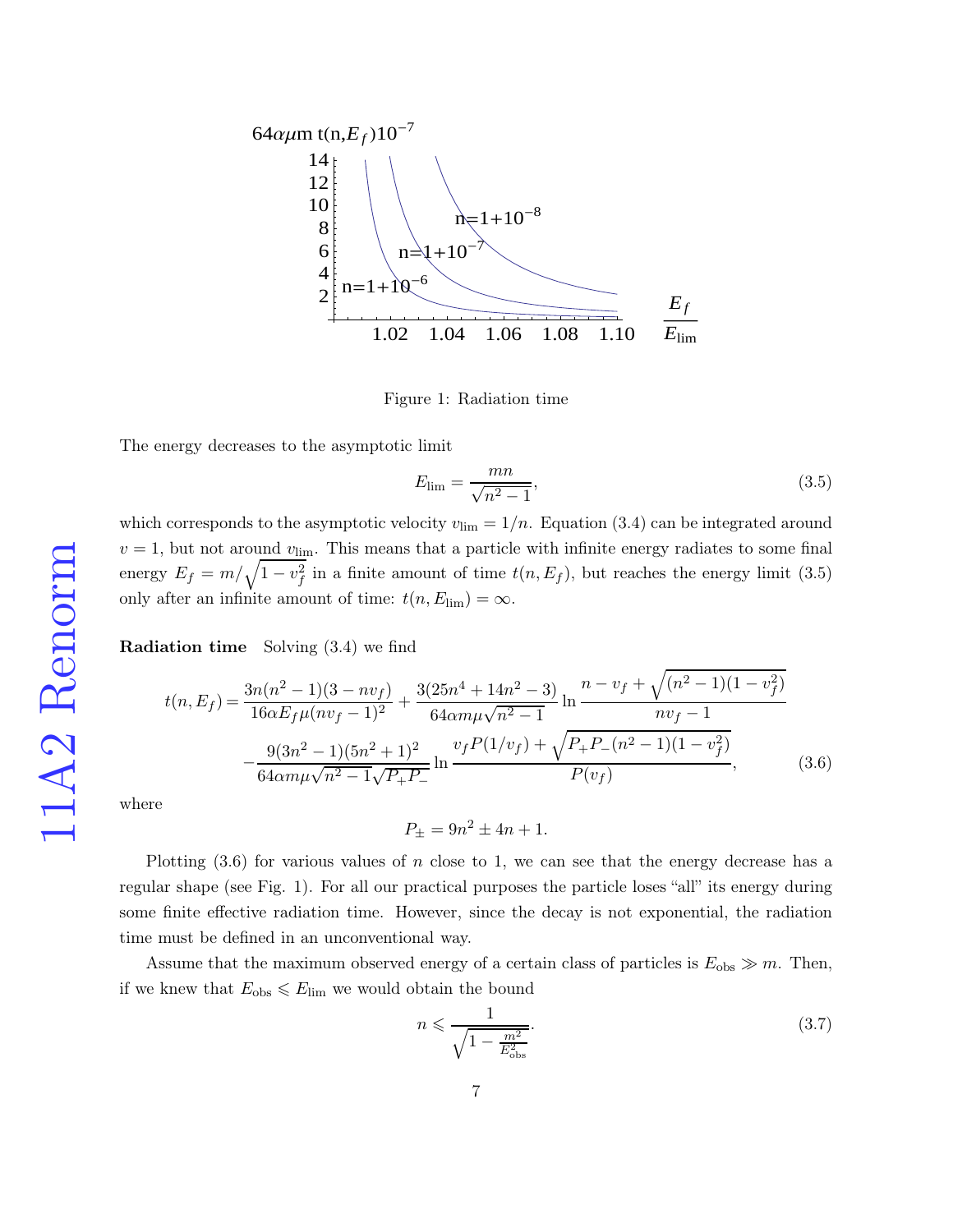Since we cannot exclude that our  $E_{\text{obs}}$  is greater than  $E_{\text{lim}}$ , we must content ourselves with a worse bound. However, we can show that the decay is so fast that the "worse" bound is for all practical purposes as good as [\(3.7\)](#page-6-2).

We consider ultrahigh-energy cosmic rays, for which we take the highest observed energy  $E_{\rm obs} = 3 \cdot 10^{11} \text{GeV}$  [\[14\]](#page-26-4). In most part of this paper, we assume that they are protons or iron atoms moving in empty space. As far as the fine-structure constant  $\alpha$  is concerned, we use the value  $1/116$ , namely the Standard-Model value of the running coupling at  $E_{obs}$ , calculated using the beta functions of ref. [\[15\]](#page-26-5), the value of  $\alpha(M_z)$  of [\[16\]](#page-26-6) and the values of  $M_Z$  and  $\sin \theta_W(M_Z)$ from Particle Data Group [\[17\]](#page-26-7). We neglect the running of  $\alpha$  from  $E_{obs}$  to  $\Lambda_L$ , because it does not affect out estimates very much. Indeed,  $\alpha \sim 1/113$  at  $10^{14}$ GeV, and  $\alpha \sim 1/106$  at  $10^{19}$ GeV.

Writing  $E_{\text{obs}} = rE_{\text{lim}}$ , with  $r > 1$ , we have

$$
n(r) = \frac{1}{\sqrt{1 - \frac{m^2 r^2}{E_{\text{obs}}^2}}}
$$

.

The age of ultrahigh-energy cosmic rays cannot exceed

$$
t_f(r) = t(n(r), E_{\text{obs}}),
$$

since when they were created they certainly had a finite energy. Plotting  $t<sub>f</sub>(r)$ , we see that it is a decreasing function of r and tends to infinity for  $r \to 1^+$ . If ultrahigh-energy primaries are protons, it is easy to check that for  $r^2 = 2$  and  $\mu = 1$ , for example, the time  $t_f$  is just ~10<sup>-10</sup> seconds, which means that the particle loses all its energy down to  $E_{obs}$  in a few centimeters. Since it certainly covers larger distances, we must have  $r < \sqrt{2}$ , therefore

$$
n \sim 1 + \frac{r^2}{2} 10^{-23} < 1 + 10^{-23}.
$$

Lowering  $r^2$  does not improve this bound so much, so we do not need to struggle to make r as close as we can to 1 and  $t_f(r)$  equal to the age of the Universe (or the time of some intergalactic travel).

If ultrahigh-energy primaries are iron atoms we obtain the weaker bound

$$
n < 1 + 3 \cdot 10^{-20},
$$

and  $t_f \sim 4 \cdot 10^{-14}$  sec.

In summary, for our purposes the energy loss is so rapid that we do not make any relevant mistake if we use [\(3.7\)](#page-6-2).

 $1/\Lambda_L$ -corrections Our model [\(2.1\)](#page-3-0) predicts corrections to the results found above, which can be calculated expanding in powers of  $m/\Lambda_L$ . To illustrate integrability properties we consider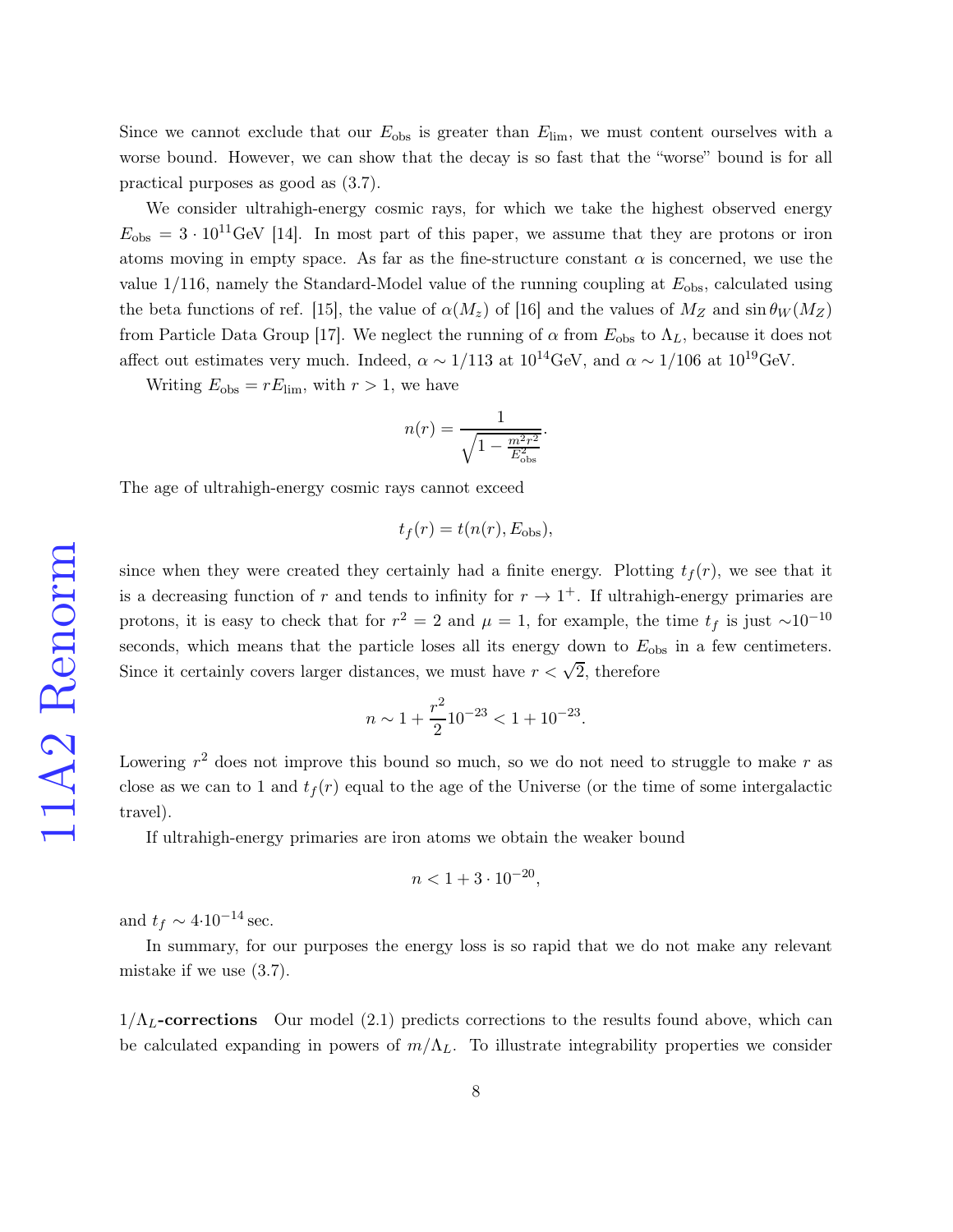$dt/dv$ , instead of  $dv/dt$ . The first correction to  $dt/dv$  is

<span id="page-8-0"></span>
$$
\Delta \frac{dt}{dv} = \frac{3\mu v^2 (n^2 - 1)^2 (48b'' n^4 (nv - 1)^2 + b' P_2(v))}{\alpha \Lambda_L n^2 (nv - 1)^4 P(v)^2 \sqrt{1 - v^2}},
$$
\n(3.8)

where

$$
P_2(x) = -3n^2(3n^4 + 8n^2 - 3)x^2 + 2n(23n^4 + 1)x - 25n^4 + 1
$$

and  $v$  still stands for the uncorrected expression

<span id="page-8-1"></span>
$$
v = \sqrt{1 - \frac{m^2}{E^2}}.
$$
\n(3.9)

We see that  $\Delta(\frac{dt}{dv})$  can be integrated analytically from  $v = 1$  to any  $v_f$  greater than  $v_{\text{lim}}$ . We do not report the lengthy result here. On the other hand, higher corrections to  $dt/dv$  cannot be integrated around  $v = 1$ , because they contain factors  $(1 - v^2)^k$  with  $k > 1$  in the denominator.

The effects of  $1/\Lambda_L$ - corrections compete with those of  $n-1$ , so the expansion in powers of  $1/\Lambda_L$  is meaningful only if n is not too close to one. In this section we have assumed that the powers of  $n-1$  are dominant. We have seen that the energy loss is so rapid that the phenomenon is governed by pure kinematics, so corrections such as  $(3.8)$  are unnecessary. When n is equal to 1, or sufficiently close to 1, there is no radiation to the zeroth order, or almost none, and we cannot make a standard low-energy expansion. In the next sections we study the case when the  $1/\Lambda_L$ -effects are dominant.

## 4 Effects of higher space derivatives

The LVSM, of which [\(2.1\)](#page-3-0) is a subsector, contains terms of higher dimensions. Under certain conditions those terms are responsible for Cherenkov radiation in vacuo even if  $n$  is exactly one or smaller than one. Some of them can even cause the radiation of neutral particles. In this section we begin to study those effects. We first discuss the definition of  $\Lambda_L$  and present our work hypothesis. Then we study the kinematics of the Cherenkov process.

**Definition of**  $\Lambda_L$  Each term of higher dimension contained in the LVSM can be used to define a scale of Lorentz violation. Normalizing dimensionless coefficients to one, we can write a term of this type as

$$
\frac{1}{\Lambda_{iL}^{d_i-4}}\mathcal{O}^i
$$

where  $\mathcal{O}^i$  is a local operator of dimension  $d_i > 4$  constructed with the fields and their derivatives and  $\Lambda_{iL}$  is an energy scale, which can be regarded as the scale of Lorentz violation associated with  $\mathcal{O}^i$ .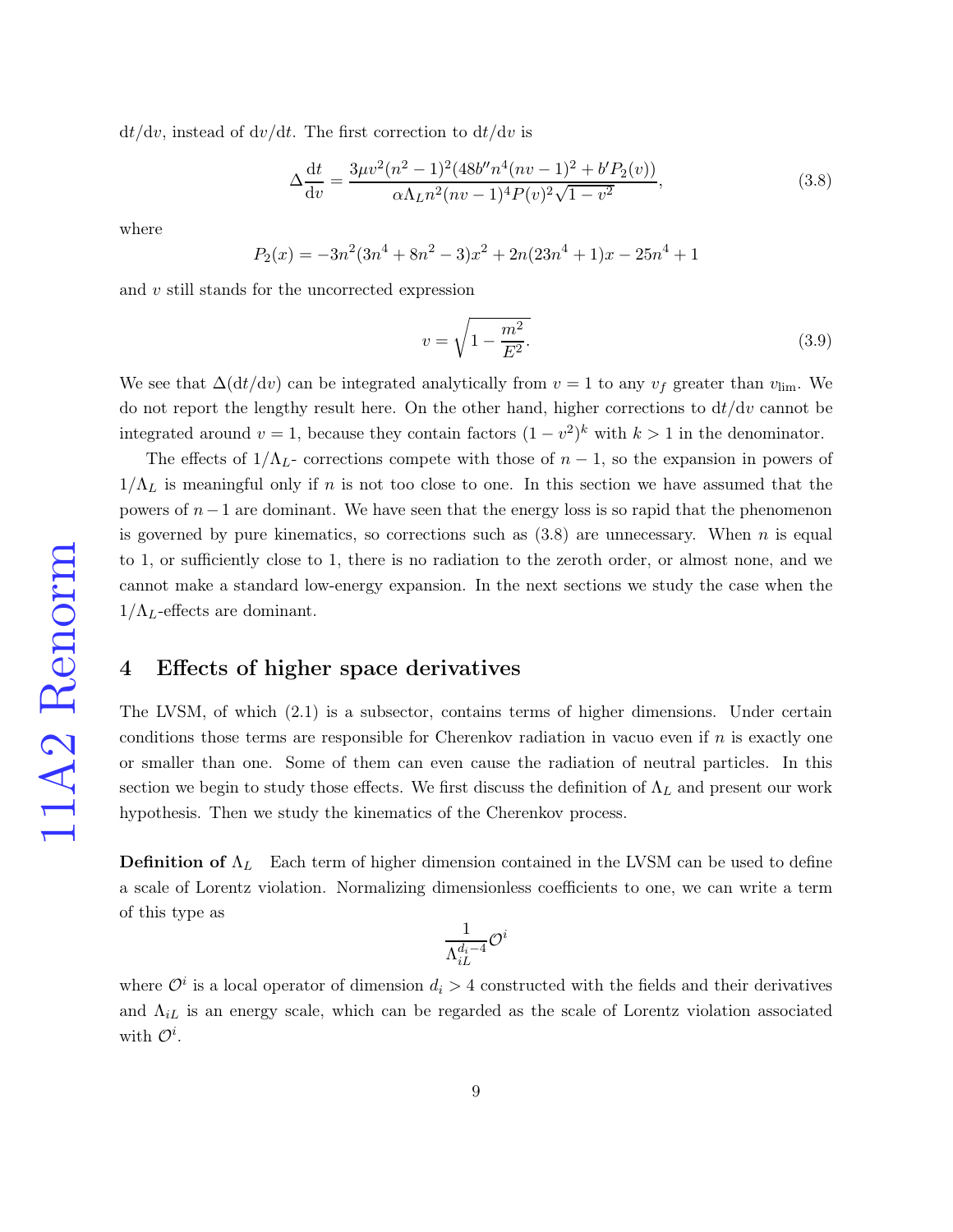As far as we know, the values of such  $\Lambda_{iL}$ 's may significantly differ from one another. So the question is: which is the scale of Lorentz violation  $\Lambda_L$ ? The natural answer is: the smallest  $\Lambda_{iL}$ , namely the smallest energy scale at which the Lorentz violation may manifest itself. Since the LVSM contains a finite number of parameters, this definition is meaningful in our approach. Yet, it is a purely theoretical definition, because no sign of Lorentz violation has been observed so far.

At the theoretical level, not all parameters of the LVSM are on the same footing: most of them could be set to zero without affecting the consistency of the model. Some parameters, on the other hand, must necessarily be nonzero, because they are crucial for renormalizability. They are the coefficients that multiply the quadratic terms of the largest dimensions of each particle: the  $\tau_0$ 's of gauge groups and the  $b_0$ 's of fermions. In the model [\(2.1\)](#page-3-0) the crucial terms are

<span id="page-9-0"></span>
$$
-\frac{\tau_0}{4\Lambda_L^4} F_{ij} (-\bar{\partial}^2)^2 F_{ij}, \qquad \frac{i b_0}{\Lambda_L^2} \bar{\psi} \bar{\psi}^3 \psi,
$$
\n(4.1)

while parameters such as  $\tau_1$ ,  $\tau_2 - 1$ ,  $b_1 - 1$ , etc. are not crucial.

We would like to set the noncrucial parameters to zero, to better isolate the effects of the crucial ones. However, we have to check whether this is consistent with renormalization.

We can distinguish parameters according to the dimensions of the operators they multiply, specifically their *level*  $d_i - 4$ . Renormalization mixing can equalize the orders of magnitude of parameters belonging to the same level. It can also have important effects on parameters of higher levels, but not so much on those of lower levels. Indeed, the beta functions of parameters belonging to lower levels receive contributions that are suppressed by powers of  $m/\Lambda_L$ . For definiteness, consider the subset of couplings  $\tau_{0,1}$ ,  $b_0$ . Observe that  $\tau_0$  is the only parameter of level 4, while  $b_0$  and  $\tau_1$  are of level 2. The beta functions have structures

$$
\beta_{\tau_0} \sim \alpha \tau_0 + b_0^2 + b_0 \tau_1 + \tau_1^2
$$
,  $\beta_{b_0} \sim \alpha \tau_1 + \alpha b_0 + \frac{m^2}{\Lambda_L^2} \tau_0$ ,  $\beta_{\tau_1} \sim \alpha \tau_1 + \alpha b_0 + \frac{m^2}{\Lambda_L^2} \tau_0$ ,

where we have written only the first contributing terms of each type. Since  $m/\Lambda_L$  is around  $10^{-12}$ , at worst, parameters of lower levels can be consistently set to have much smaller values than parameters of higher levels. In our case,  $\tau_0$  will be of order 1 and  $b_0$  will be of order one or much smaller than one.

This analysis is sufficient to justify the first scenario studied in the next section. Sometimes, however, it is interesting to study cases where particular relations among parameters of the same level hold, but then the effects of renormalization on those relations need to be studied carefully. The second scenario studied in the next section provides an example of this.

To summarize, the parameters of the Lorentz violating extended Standard Model can be arranged according to a hierarchy of conceptual importance, which may or may not correspond to a hierarchy of magnitude. We take it as a work hypothesis to organize our analysis. We assume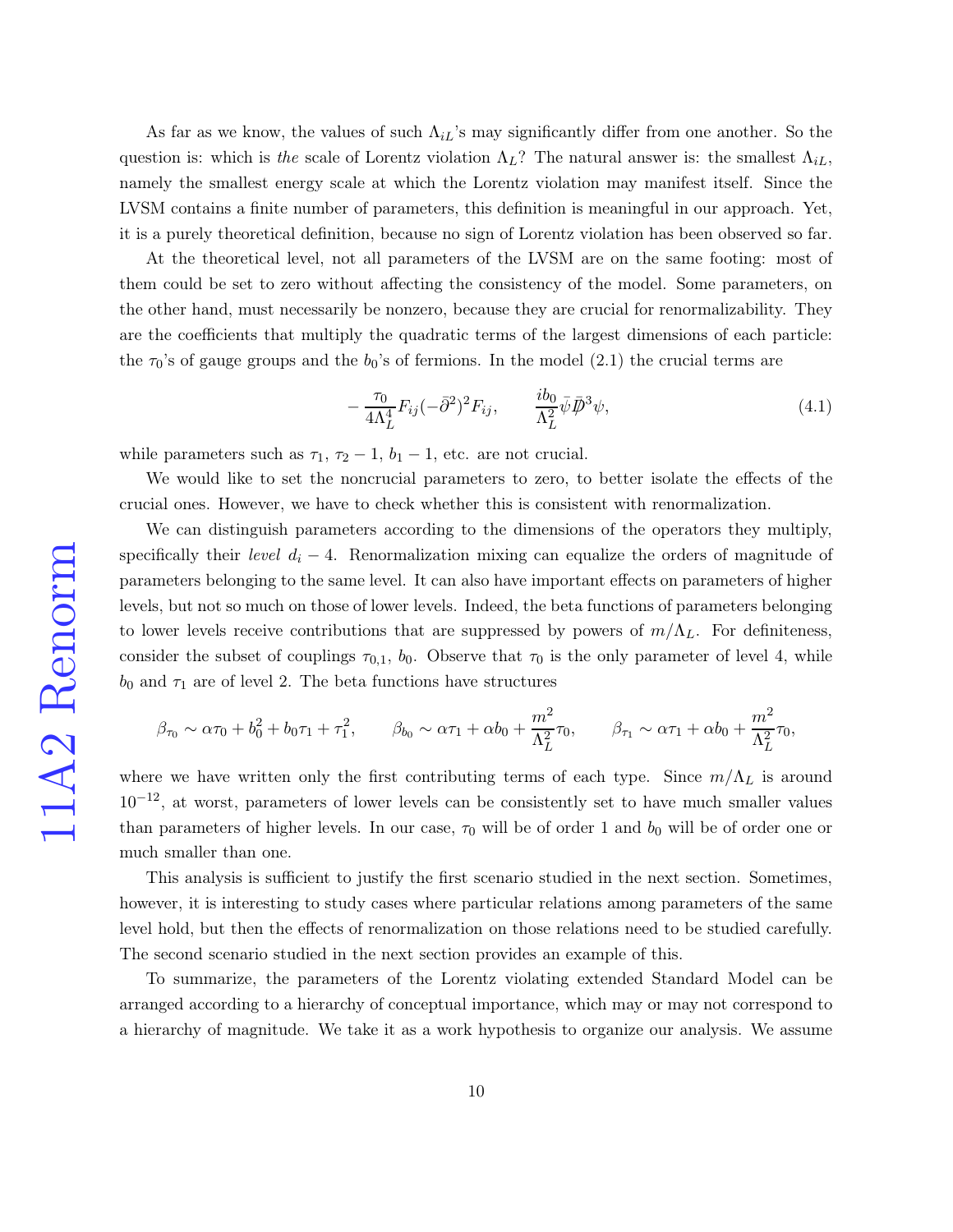that the absolute values of the non-crucial parameters are as small as possible, and concentrate on the crucial ones.

The values of the crucial parameters themselves can significantly differ from one another. The largest of them defines  $\Lambda_L$ . For example, if the scale of Lorentz violation  $\Lambda_L$  is defined by the crucial term belonging to the photon sector, namely

$$
-\frac{1}{4}F_{ij}\frac{(-\bar{\partial}^2)^2}{\Lambda_L^4}F_{ij},\tag{4.2}
$$

then we can set  $\tau_0 = 1$  for the photon, and assume that all other  $\tau_0$ 's, and the  $b_0$ 's, are not greater than 1. This choice sounds reasonable, indeed, because the photon sector contains the best measured parameters among those multiplying operators of higher dimensions [\[1\]](#page-25-0). Under these assumptions, our plan is to study how small the parameters  $b_0$ 's have to be to explain data, in particular ultrahigh-energy cosmic rays.

In the rest of this section we study the kinematics of a large class of dispersion relations. In particular, we study the threshold for Cherenkov radiation and the range of frequencies of the emitted photon.

**General kinematics** As before, p denotes the momentum of the incoming fermion, k is the momentum of the emitted photon,  $u = \cos \theta$  and  $\theta$  is the angle between the trajectory of the incoming fermion and the photon.

We just assume that at  $p, k \neq 0$  the dispersion relations  $E(p)$  and  $\omega(k)$  are non-negative, have positive first derivatives (namely velocities are always positive) and non-negative second derivatives, and that at least one dispersion relation is convex:

<span id="page-10-1"></span>
$$
E \ge 0, \qquad \omega \ge 0, \qquad \frac{\mathrm{d}E}{\mathrm{d}p} > 0, \qquad \frac{\mathrm{d}\omega}{\mathrm{d}k} > 0, \qquad \frac{\mathrm{d}^2E}{\mathrm{d}p^2} > 0, \qquad \frac{\mathrm{d}^2\omega}{\mathrm{d}k^2} \ge 0. \tag{4.3}
$$

These properties are obeyed by the usual relativistic and non-relativistic dispersion relations. In relativistic dispersion relations convexity holds any time the mass is non-vanishing.

Energy and momentum conservations imply

<span id="page-10-0"></span>
$$
E(p) = \omega(k) + E(p'), \qquad p' = \sqrt{p^2 + k^2 - 2pku}.
$$
\n(4.4)

The condition [\(4.4\)](#page-10-0) is involved, but some inequalities that are useful for the calculation can be derived straightforwardly. For example, we have

$$
k < 2p.\tag{4.5}
$$

This information is quite redundant (the precise k-range is determined below), but enough for the moment. It can be proved observing that  $E(p) - E(p') \geq 0$  implies  $p \geq p'$ , by the monotonicity of  $E(p)$ , while  $k \geq 2p$  would give  $p' \geq p$  (using  $u \leq 1$ ).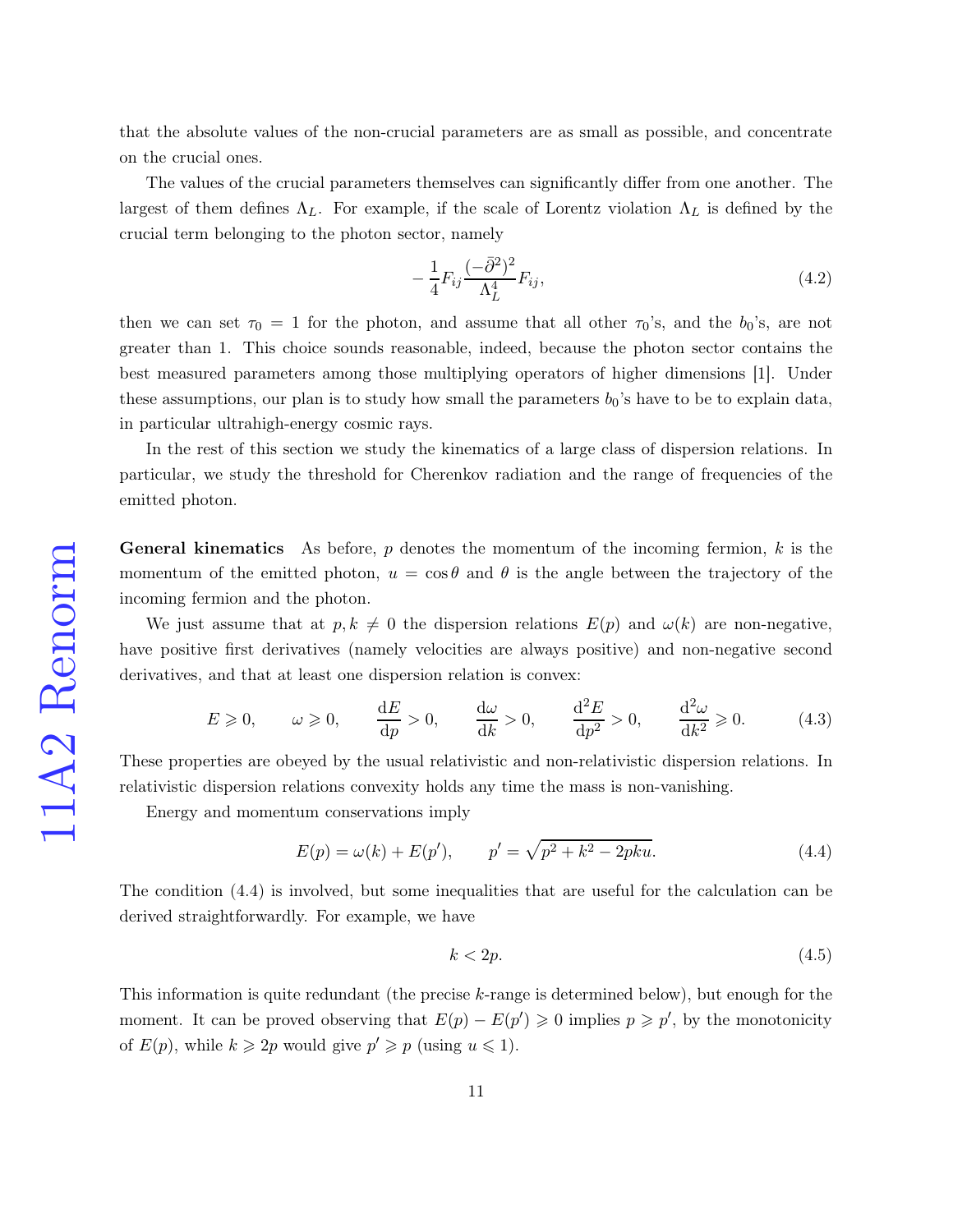

Figure 2: General kinematics

Next, consider the condition of energy conservation  $(4.4)$  in the  $(k, p')$ -plane and call its solution  $p'(k)$ . For given k the equation for p' reads  $E(p')$ =constant. Since the function  $E(p')$  is monotonic, the solution  $p'(k)$ , when it exists, is unique. Second,  $p' = |\mathbf{p} - \mathbf{k}|$  and  $p' \leq p$  tell us that we must focus on the region

$$
|p-k| \leqslant p' \leqslant p.
$$

Third,  $k = 0, p' = p$  is a solution of [\(4.4\)](#page-10-0), so  $p'(0) = p$ .

Finally,  $p'(k)$  is monotonically decreasing and concave. These properties are proved differen-tiating [\(4.4\)](#page-10-0) with respect to k once and twice and using [\(4.3\)](#page-10-1): we find, at  $k \neq 0$ ,

$$
\frac{\mathrm{d}p'}{\mathrm{d}k} = -\frac{\mathrm{d}\omega}{\mathrm{d}k}\left(\left.\frac{\mathrm{d}E}{\mathrm{d}p}\right|_{p'}\right)^{-1} < 0, \qquad \left.\frac{\mathrm{d}^2p'}{\mathrm{d}k^2} = -\left[\frac{\mathrm{d}^2\omega}{\mathrm{d}k^2} + \left.\frac{\mathrm{d}^2E}{\mathrm{d}p^2}\right|_{p'}\left(\left.\frac{\mathrm{d}p'}{\mathrm{d}k}\right)^2\right]\left(\left.\frac{\mathrm{d}E}{\mathrm{d}p}\right|_{p'}\right)^{-1} < 0.
$$

Here the notation  $X|_{p'}$  specifies where the function X has to be evaluated, namely  $X|_{p'} = X(p')$ .

Using these pieces of information, we can draw the picture of Fig. 2. We see that a non-trivial range of solutions exists if and only if the first derivative of  $p'(k)$  is smaller than one in modulus at  $k = 0$ , namely

<span id="page-11-0"></span>
$$
-\left.\frac{\mathrm{d}p'}{\mathrm{d}k}\right|_{0} < 1 \qquad \text{or, equivalently,} \qquad \left.\frac{\mathrm{d}\omega}{\mathrm{d}k}\right|_{0} < \frac{\mathrm{d}E}{\mathrm{d}p},\tag{4.6}
$$

which means that the velocity of the charged particle must be greater than a certain threshold determined by the photon dispersion relation, as in the usual case. Moreover, the k-range is the segment

<span id="page-11-1"></span>
$$
0 \leqslant k \leqslant k_{\text{max}}(p),\tag{4.7}
$$

where  $k_{\text{max}}(p)$  is the solution of  $p'(k_{\text{max}}) = |p - k_{\text{max}}|$ , namely it is obtained from the forward emission  $u = 1$ .

Observe that the condition [\(4.6\)](#page-11-0) does not depend on most parameters of  $\omega(k)$ . When the dispersion relations are [\(2.2\)](#page-3-5), [\(4.6\)](#page-11-0) does not depend on  $\tau_0$  and  $\tau_1$ , but only  $\tau_2$  and the parameters of the fermion dispersion relation.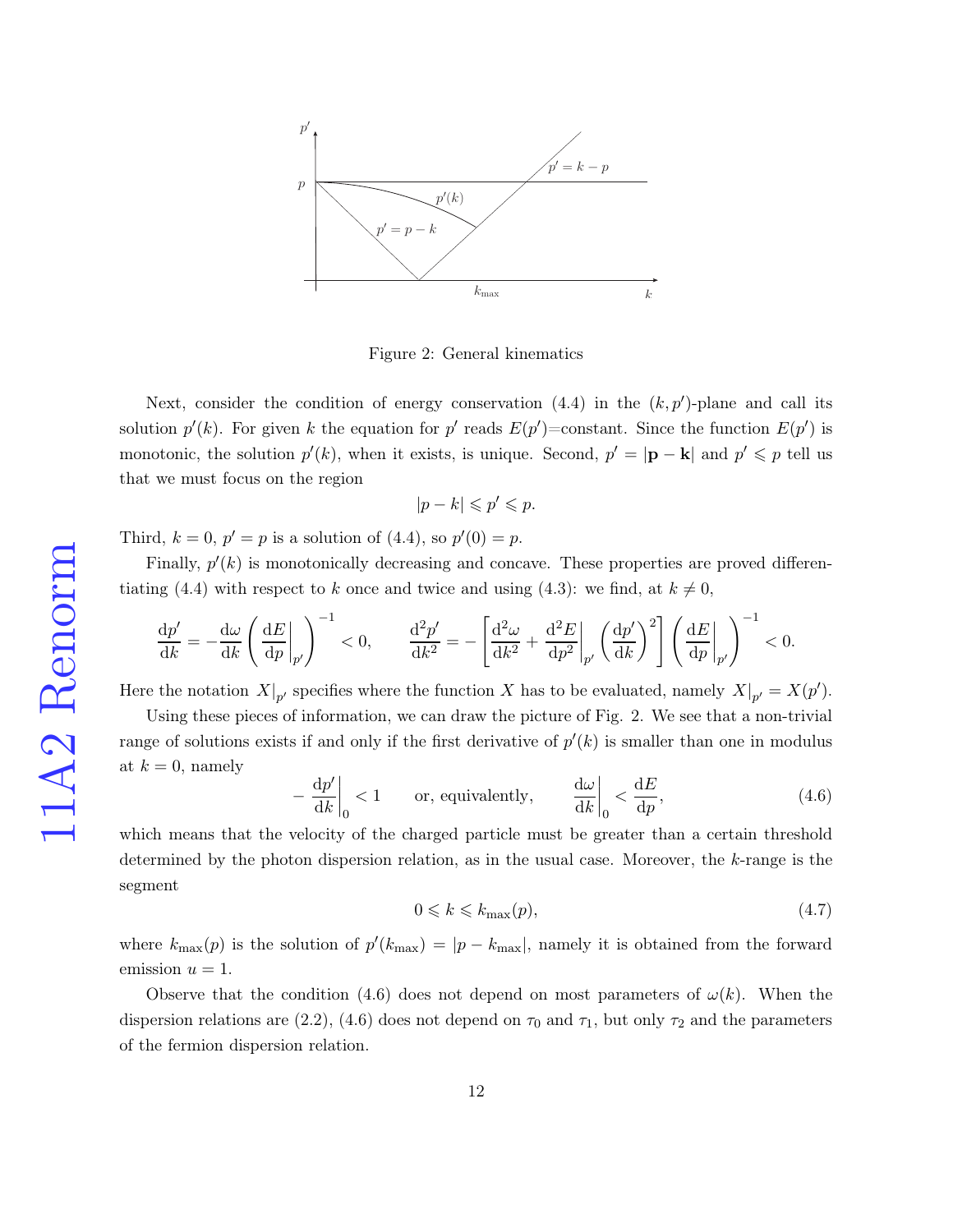## 5 Typical scenarios

In this section we study two scenarios and their compatibility with the observation of ultrahighenergy cosmic rays and other experimental data. Our purpose is to show that there exist reasonable scenarios where the scale of Lorentz violation is smaller than the Planck scale.

From the propagators of [\(2.1\)](#page-3-0), given in [\[8\]](#page-25-7), we can derive the following sums over polarization states, to be used in formula [\(2.8\)](#page-4-0):

$$
\sum_{\lambda} \varepsilon_{\mu}^{(\lambda)} \varepsilon_{\nu}^{(\lambda)*} = \text{diag}\left(-\omega^2(\bar{k}^2)/\bar{k}^2, \mathbb{1}\right), \qquad \sum_{s} u_s(p)\bar{u}_s(p) = \not{p} + m + \not{p}\left(b_1 - 1 + \frac{b_0}{\Lambda_L^2}\bar{p}^2\right) + \frac{b'}{\Lambda_L}\bar{p}^2,
$$
\n
$$
\sum_{s} v_s(p)\bar{v}_s(p) = \not{p} - m + \not{p}\left(b_1 - 1 + \frac{b_0}{\Lambda_L^2}\bar{p}^2\right) - \frac{b'}{\Lambda_L}\bar{p}^2. \tag{5.1}
$$

#### 5.1 First scenario

In the first example we set all non-crucial parameters to zero apart from the mass, namely we assume

<span id="page-12-2"></span>
$$
\tau_2 = 1, \qquad \tau_1 = 0, \qquad b_1 = 1, \qquad b' = 0, \qquad b_0 > 0. \tag{5.2}
$$

The results do not depend very much on the value of  $\tau_1$  (see comment on this at the end of this section). We have the dispersion relations

$$
E(p^2) = \sqrt{m^2 + p^2 \left(1 + \frac{b_0 p^2}{\Lambda_L^2}\right)^2}, \qquad \omega(k^2) = \sqrt{k^2 + \tau_0 \frac{(k^2)^3}{\Lambda_L^4}}.
$$
 (5.3)

The inequality  $b_0 > 0$  is assumed to ensure monotonicity. The condition [\(4.6\)](#page-11-0) gives

<span id="page-12-0"></span>
$$
\xi^2 \equiv \frac{m^2 \Lambda_L^2}{6b_0 p^4} < \left(1 + \frac{b_0 p^2}{\Lambda_L^2}\right)^2 \left(1 + \frac{3b_0 p^2}{2\Lambda_L^2}\right). \tag{5.4}
$$

We are interested in the case

<span id="page-12-1"></span>
$$
m \ll p \ll \Lambda_L,\tag{5.5}
$$

which can help us solve the kinematic constraints in an approximate way. Specifically, we have

$$
p \leq 3 \cdot 10^{11} \text{GeV}, \qquad \Lambda_L \geq 10^{14} \text{GeV}.
$$

Within our approximation the right-hand side of [\(5.4\)](#page-12-0) is practically 1, so the condition for the emission of Cherenkov radiation is

$$
\xi < 1,\tag{5.6}
$$

which can also be expressed as an energy threshold, namely

$$
E > E_{\text{lim}} \sim \frac{m^{1/2} \Lambda_L^{1/2}}{6^{1/4} b_0^{1/4}}.
$$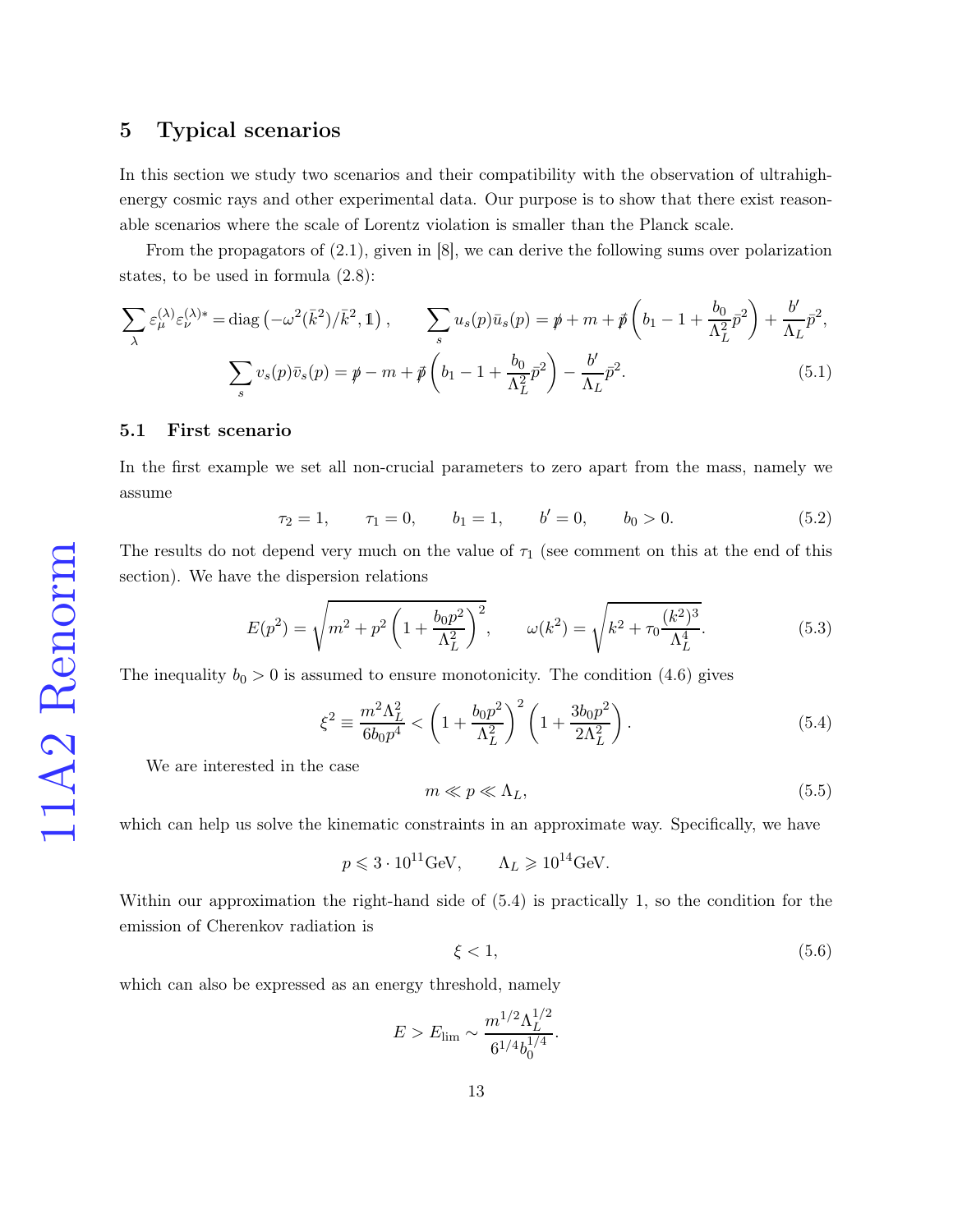A particle above threshold radiates and loses energy till it reaches the limit value  $E_{\text{lim}}$ .

When  $\Lambda_L \to \infty$  at m and p fixed, the condition [\(4.4\)](#page-10-0) admits no solution, because it reduces to the kinematic relation of the Lorentz invariant theory. It is more convenient to study the limit  $\Lambda_L \rightarrow \infty$  at  $\xi$  and p fixed, because in such a limit [\(4.4\)](#page-10-0) becomes

$$
p = k + \sqrt{p^2 + k^2 - 2pku},
$$

so its solution is  $u = 1, k \leq p$ . For  $\Lambda_L < \infty$  we can find an approximate solution of the form

$$
u = 1 - \varepsilon, \qquad 0 < \varepsilon \ll 1,\tag{5.7}
$$

with k belonging to a certain range of values that has to be worked out. We can expand in  $\varepsilon$  and  $p/\Lambda_L$  around the  $\Lambda_L = \infty$ -solution. We find

<span id="page-13-0"></span>
$$
\varepsilon = \frac{b_0}{pk\Lambda_L^2} \left\{ (p-k) \left[ p^3 - (p-k)^3 \right] - 3\xi^2 p^3 k \right\}.
$$
 (5.8)

We see that  $\varepsilon$  is indeed much smaller than one, as needed for consistency. The k-range can be read from the condition  $\varepsilon \geqslant 0$ . Plotting the functions appearing in [\(5.8\)](#page-13-0) it is easy to show that for  $\xi < 1$  a range of the form  $(4.7)$  exists and has  $k_{\text{max}} < p$ .

The energy losses [\(2.9\)](#page-4-1) can be worked out starting from the differential width [\(2.8\)](#page-4-0). For the analysis of ultrahigh-energy cosmic rays it is sufficient to consider the situations  $\xi^2 \ll 1$  and  $1 - \xi^2 \ll 1$ . For  $\xi^2 \ll 1$  we obtain the range

$$
0 \leqslant k \leqslant p(1 - 3\xi^2)
$$

and the energy loss

<span id="page-13-1"></span>
$$
\left. \frac{\mathrm{d}E}{\mathrm{d}t} \right|_{\xi^2 \ll 1} = -\frac{11\alpha p^4 b_0}{12\Lambda_L^2}.
$$
\n(5.9)

For  $1 - \xi^2 \ll 1$  we obtain the range

$$
0\leqslant k\leqslant \frac{p}{2}(1-\xi^2),
$$

and the energy loss

<span id="page-13-2"></span>
$$
\left. \frac{\mathrm{d}E}{\mathrm{d}t} \right|_{1-\xi^2 \ll 1} = -\frac{\alpha p^4 \left(1 - \xi^2\right)^3}{4\Lambda_L^2} b_0. \tag{5.10}
$$

The exact formulas depend also on b''. However, we have set  $b'' = 0$ , since b'' is not in the list of crucial parameters.

Recall that, since we have used the approximation [\(5.5\)](#page-12-1), we cannot use [\(5.9\)](#page-13-1) and [\(5.10\)](#page-13-2) above  $E = \Lambda_L$ . As in the case of QED in a medium, the radiating particle takes an infinite amount of time to reach the energy limit. For our purposes it is sufficient to calculate the time the particle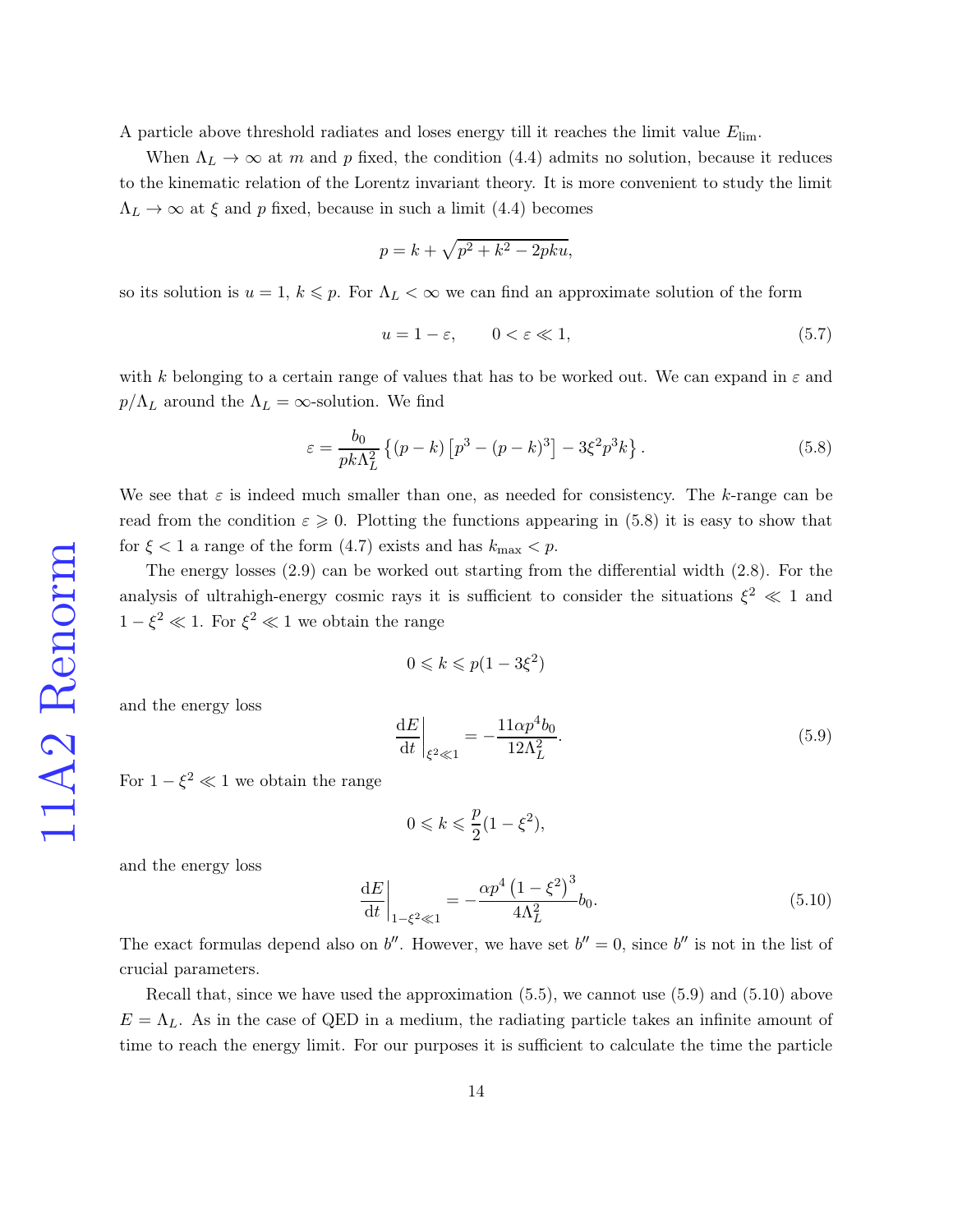takes to radiate from energy  $\Lambda_L$  to, say, 1.3-1.1 $E_{\text{lim}}$ . It is not meaningful to approach the energy limit further, since the energies we are considering are not measured so precisely.

Now we apply our results to ultrahigh-energy cosmic rays. If  $\Lambda_L = 10^{14} \text{GeV}$ , protons of  $3 \cdot 10^{11}$ GeV emit Cherenkov radiation if  $b_0 > 1.8 \cdot 10^{-19}$ . If  $\Lambda_L = 10^{14}$ GeV and  $b_0 = 1.8 \cdot 10^{-19}$ we can use [\(5.9\)](#page-13-1) as long as  $\xi$  is small, for example down to  $2E_{\text{lim}}$  ( $\xi^2 = 1/16$ ). The time spent to radiate from  $\Lambda_L$  to  $2E_{\text{lim}}$  is

$$
t'_f \sim 7 \cdot 10^{-12} \mathrm{sec.}
$$

When the energy approaches  $E_{\text{lim}}$  we have to use [\(5.10\)](#page-13-2). The particle radiates from energy  $2E_{\text{lim}}$ to  $1.1E_{\text{lim}}$  in about

$$
t_f'' \sim 8 \cdot 10^{-10} \text{sec.}
$$

The radiation time  $t_f = t'_f + t''_f$  $_{f}^{\prime\prime}$  is too short to be compatible with the observation of ultrahighenergy cosmic rays. Therefore, as in section 2, we may assume that the energy loss down to  $E_{\text{lim}}$ occurs instantaneously any time it is allowed by kinematics.

Larger values of  $b_0$  give smaller  $t_f$ 's. For example, if  $b_0 \sim 1$  and  $\Lambda_L = 10^{14}$ GeV particles radiate down to  $E_{\text{lim}} = 6 \cdot 10^6 \text{GeV}$  in a much shorter time. Integrating [\(5.9\)](#page-13-1) from  $\Lambda_L$  to  $E_{\text{obs}} = 3 \cdot 10^{11} \text{GeV}$ , we obtain

$$
t'_f \sim 10^{-29} \mathrm{sec},
$$

while continuing down to  $1.1E_{\text{lim}}$  we have to use both  $(5.9)$  and  $(5.10)$ , and get

$$
t_f'' \sim 2 \cdot 10^{-14} \text{sec.}
$$

Thus, only the values  $b_0 \leq 1.8 \cdot 10^{-19}$  are consistent with data if  $\Lambda_L = 10^{14} \text{GeV}$  and the cosmic rays are protons.

The limiting value on  $b_0$  can be raised increasing  $\Lambda_L$ . For various values of  $\Lambda_L$  the bounds on  $b_0$  are

<span id="page-14-0"></span>
$$
b_{0\text{lim}} = 1.8 \cdot 10^{-19 + 2k} \qquad \text{for } \Lambda_L = 10^{14 + k} \text{GeV}
$$
 (5.11)

and  $b_{0\text{lim}} = 1$  for  $\Lambda_L = 2.4 \cdot 10^{23}$  GeV. When  $\Lambda_L$  is varied between  $10^{14}$  GeV and the Planck scale  $t_f$  does not change very much.

If the ultrahigh-energy cosmic rays are iron atoms we get the bounds

<span id="page-14-1"></span>
$$
b_{0\text{lim}} = 5.6 \cdot 10^{-16 + 2k} \qquad \text{for } \Lambda_L = 10^{14 + k} \text{GeV}
$$
 (5.12)

and  $b_{0\text{lim}} = 1$  for  $\Lambda_L = 4.2 \cdot 10^{21} \text{GeV}$ .

We have also considered a variant of [\(5.2\)](#page-12-2), with  $\tau_1 = 2\sqrt{\tau_0}$  instead of  $\tau_1 = 0$ . The radiation times are still too short and the threshold condition is exactly the same, therefore the bounds  $(5.11)$  and  $(5.12)$  are unchanged.

Most bounds we have found are very small. However, the situation improves if we take compositeness into account. Before that, we study a second scenario.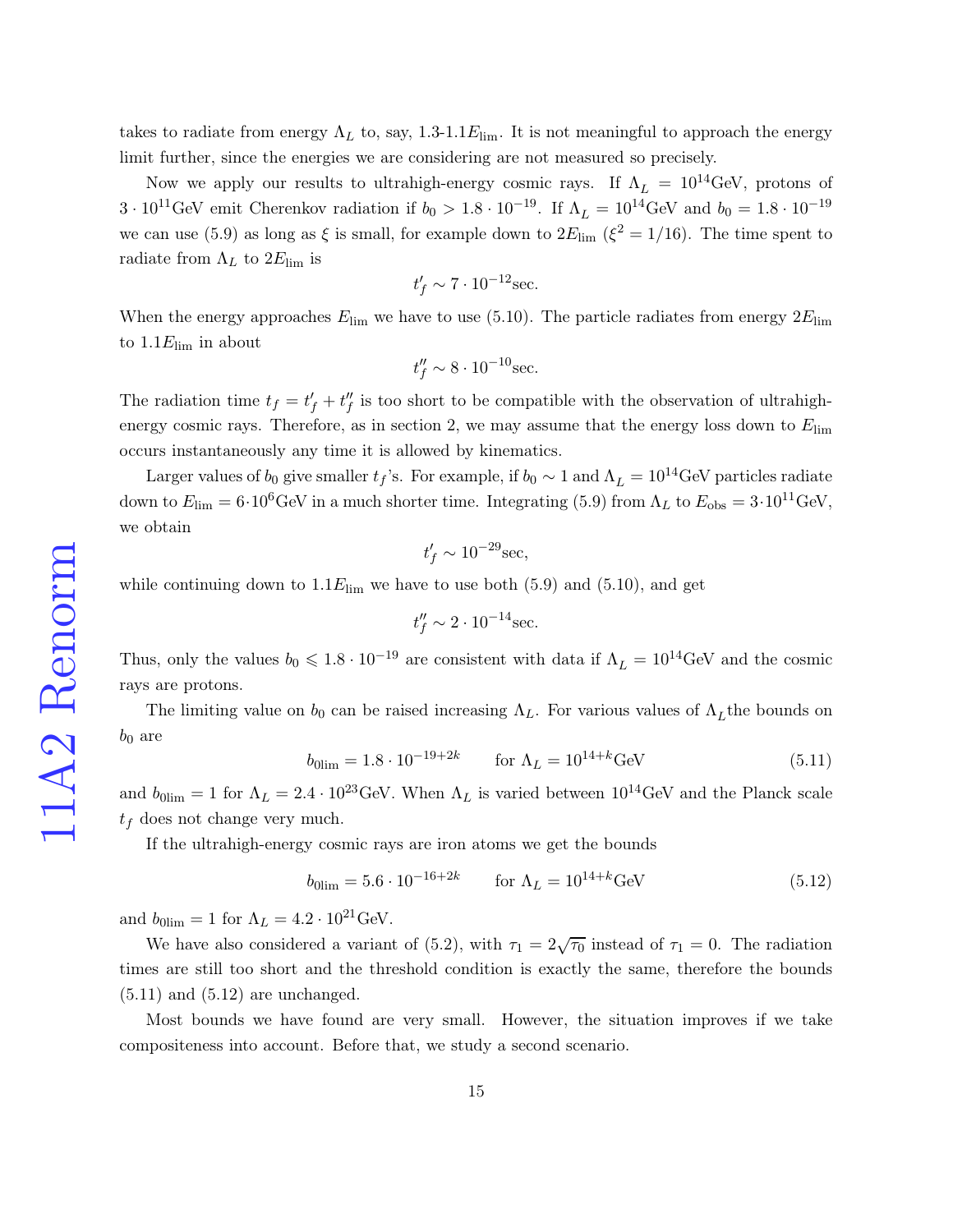#### 5.2 Second scenario

The procedure just used is quite general, and can be used to examine other cases. We illustrate a second scenario taking the dispersion relations

<span id="page-15-4"></span>
$$
E(p^2) = \sqrt{m^2 + p^2 + b_0^2 \frac{(p^2)^3}{\Lambda_L^4}}, \qquad \omega(k^2) = \sqrt{k^2 + \tau_0 \frac{(k^2)^3}{\Lambda_L^4}},
$$
\n(5.13)

for the fermion energy and photon frequency. Here we assume that the parameters of the Lagrangian [\(2.1\)](#page-3-0) satisfy

<span id="page-15-0"></span>
$$
b_0 = -\frac{b'^2}{2b_1}, \qquad b_1 = \sqrt{1 - 2\frac{mb'}{\Lambda_L}}, \qquad \tau_2 = 1, \qquad \tau_1 = 0,
$$
\n
$$
(5.14)
$$

namely they are such that only the highest powers of momentum, which are the crucial ones for renormalization, correct the relativistic dispersion relations.

Here it is convenient to define

<span id="page-15-3"></span>
$$
\xi \equiv \frac{\Lambda_L^2 m}{\sqrt{5}|b_0|p^3}.\tag{5.15}
$$

The approximate condition for emission is again  $\xi < 1$ . The limit energy is

$$
E_{\lim} = \frac{\Lambda_L^{2/3} m^{1/3}}{5^{1/6} |b_0|^{1/3}}.
$$

Setting  $u = 1 - \varepsilon$  as before and  $\zeta \equiv b_0^2/\tau_0$ , we find

$$
\varepsilon \sim \frac{b_0^2}{2pk\Lambda_L^4} \left\{ (p-k) \left[ p^5 - (p-k)^5 - \frac{k^5}{\zeta} \right] - 5\xi^2 p^5 k \right\}.
$$
 (5.16)

For  $\zeta \ll 1$  it is sufficient to consider the case  $\zeta \ll (1 - \xi^2)^3$ , which gives the k-range

$$
0 \leq k \leq p(5\zeta(1-\xi^2))^{1/4}.\tag{5.17}
$$

We find, to the lowest order in  $1/\Lambda_L$  and  $\zeta$  (at fixed  $\tau_0$ ), the energy loss

<span id="page-15-1"></span>
$$
\left. \frac{\mathrm{d}E}{\mathrm{d}t} \right|_{\zeta \ll 1, \zeta \ll (1 - \xi^2)^3} = -\frac{5\alpha (1 - \xi^2) \zeta^{3/2} \sqrt{\tau_0} p^4}{4\Lambda_L^2}.
$$
\n(5.18)

As before, we have set  $b'' = 0$ . Instead b' must be kept, because formulas [\(5.14\)](#page-15-0) relate it to  $b_0$ . Note that since  $b_1 \sim 1$ ,  $b_0$  must be negative. Thus we have  $b'^2 \sim -2b_0 = 2\sqrt{\zeta \tau_0}$ .

Formula [\(5.18\)](#page-15-1) can be integrated exactly. We obtain

<span id="page-15-2"></span>
$$
E^{3}(t)|_{\zeta \ll 1, \zeta \ll (1-\xi^{2})^{3}} = E^{3}_{\lim} \frac{\Lambda_{L}^{3} \cosh(\kappa t) + E^{3}_{\lim} \sinh(\kappa t)}{\Lambda_{L}^{3} \sinh(\kappa t) + E^{3}_{\lim} \cosh(\kappa t)},
$$
(5.19)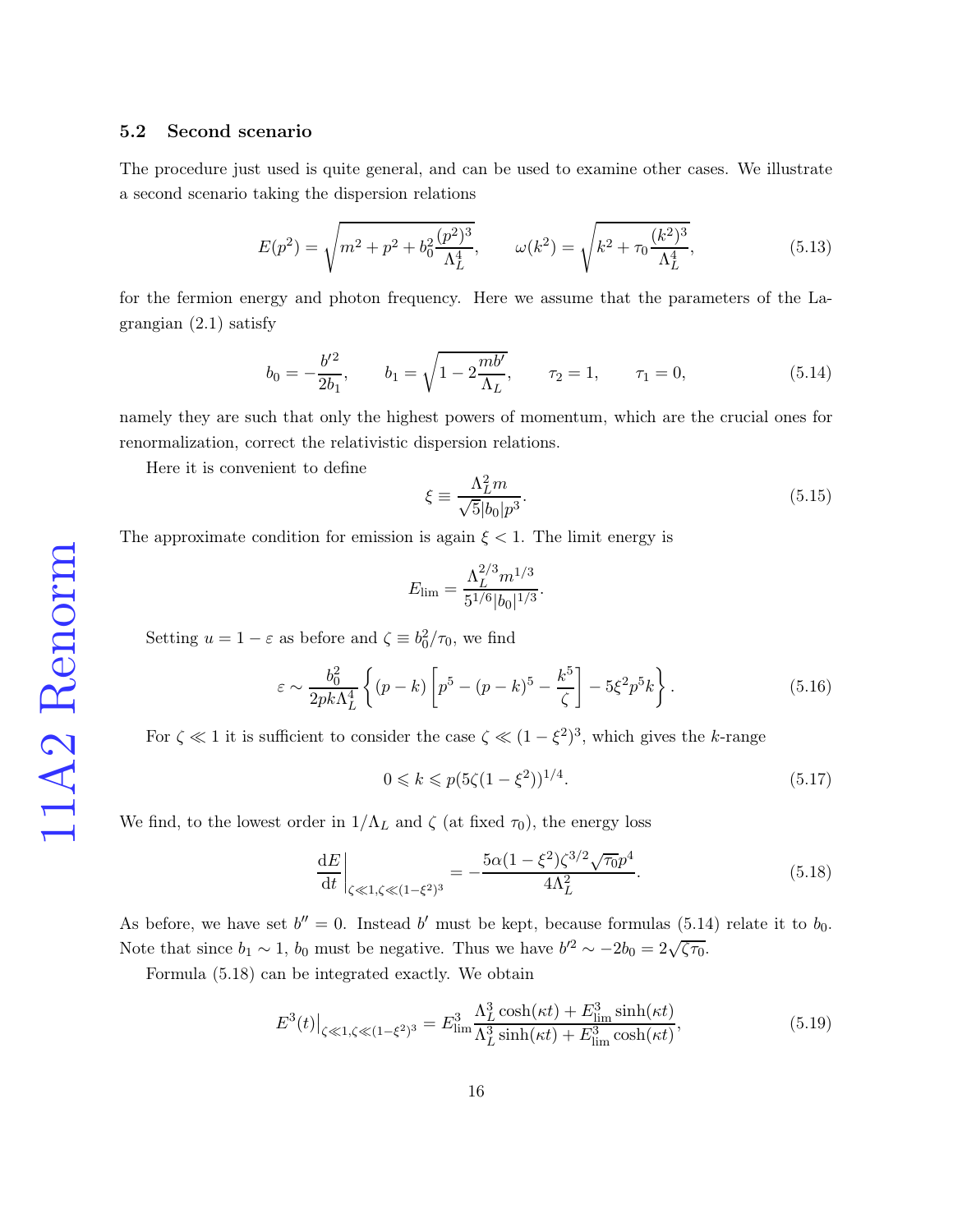where

$$
\kappa = \frac{3\sqrt{5}}{4}\alpha m\zeta.
$$

and the initial condition is fixed setting  $E(0) = \Lambda_L$ . Formula [\(5.19\)](#page-15-2) allows us to define a radiation time in a familiar way, since it contains only exponentials. We have

<span id="page-16-1"></span>
$$
t_f|_{\zeta \ll 1, \zeta \ll (1-\xi^2)^3} \sim \frac{1}{\kappa},\tag{5.20}
$$

which is strictly speaking the time taken to reach the energy  $\sim 1.1 E_{\text{lim}}$  (assuming  $\Lambda_L \gg E_{\text{lim}}$ ) which is true in the cases studied here).

If  $\zeta = 1$  we need to distinguish the cases  $\xi^2 \ll 1$  and  $1 - \xi^2 \ll 1$ . We find the k-ranges

$$
0 \leq k \leq p(1-\xi), \qquad 0 \leq k \leq \frac{p}{3}(1-\xi^2),
$$

and the energy losses

<span id="page-16-0"></span>
$$
\left. \frac{\mathrm{d}E}{\mathrm{d}t} \right|_{\zeta=1,\xi^2 \ll 1} = -\frac{\alpha p^4 |b_0|}{20\Lambda_L^2}, \qquad \left. \frac{\mathrm{d}E}{\mathrm{d}t} \right|_{\zeta=1,\xi^2 \sim 1} = -\frac{\alpha (1 - \xi^2)^4 |b_0| p^4}{324\Lambda_L^2},\tag{5.21}
$$

respectively.

We take  $\tau_0 = 1$ , which means that we assume that the scale of Lorentz violation  $\Lambda_L$  is defined by the photon sector, precisely by the first term of [\(4.1\)](#page-9-0). With  $\Lambda_L = 10^{14} \text{GeV}$ , protons of  $3 \cdot 10^{11}$ GeV emit Cherenkov radiation if  $|b_0| > 1.6 \cdot 10^{-7}$ . If we take  $b_0 = -1.6 \cdot 10^{-7}$  the approximation  $\zeta \ll (1 - \xi^2)^3$  holds in the entire energy range from  $\Lambda_L$  down to  $1.1E_{\text{lim}}$ . We find that the typical radiation time of the particles above threshold is

$$
t_f \sim 2 \cdot 10^{-9} \text{sec.}
$$

Again, larger values of  $b_0$  give smaller  $t_f$ 's. For example, if  $b_0 \sim 1$  and  $\Lambda_L = 10^{14}$ GeV a proton of energy  $E_f = 3 \cdot 10^{11}$ GeV has  $\xi \sim 10^{-7}$ , so the time it spends to radiate from energy  $\Lambda_L$  to the final energy  $E_f \gg E_{\text{lim}}$  can be calculated using the first formula of [\(5.21\)](#page-16-0). We find

$$
t_f|_{\zeta=1,\xi^2\ll 1} \sim \frac{40\Lambda_L^2}{3\alpha b'^2 E_f^3}.\tag{5.22}
$$

Numerically, taking  $b_0 = -1$  and  $b' \sim \sqrt{2}$ , we have

$$
t_f \sim 2 \cdot 10^{-28} \text{sec.} \tag{5.23}
$$

After this time, the cosmic rays keep radiating till they reach the limit energy, which is  $E_{\text{lim}} \sim$  $1.6 \cdot 10^9$ GeV. We can use the first formula of [\(5.21\)](#page-16-0) as long as  $\xi^2$  is small, for example down to  $2E_{\text{lim}}$  ( $\xi^2 = 1/64$ ). The time spent to radiate from  $\Lambda_L$  to  $2E_{\text{lim}}$  is

 $t'_f \sim 1.6 \cdot 10^{-22}$ sec.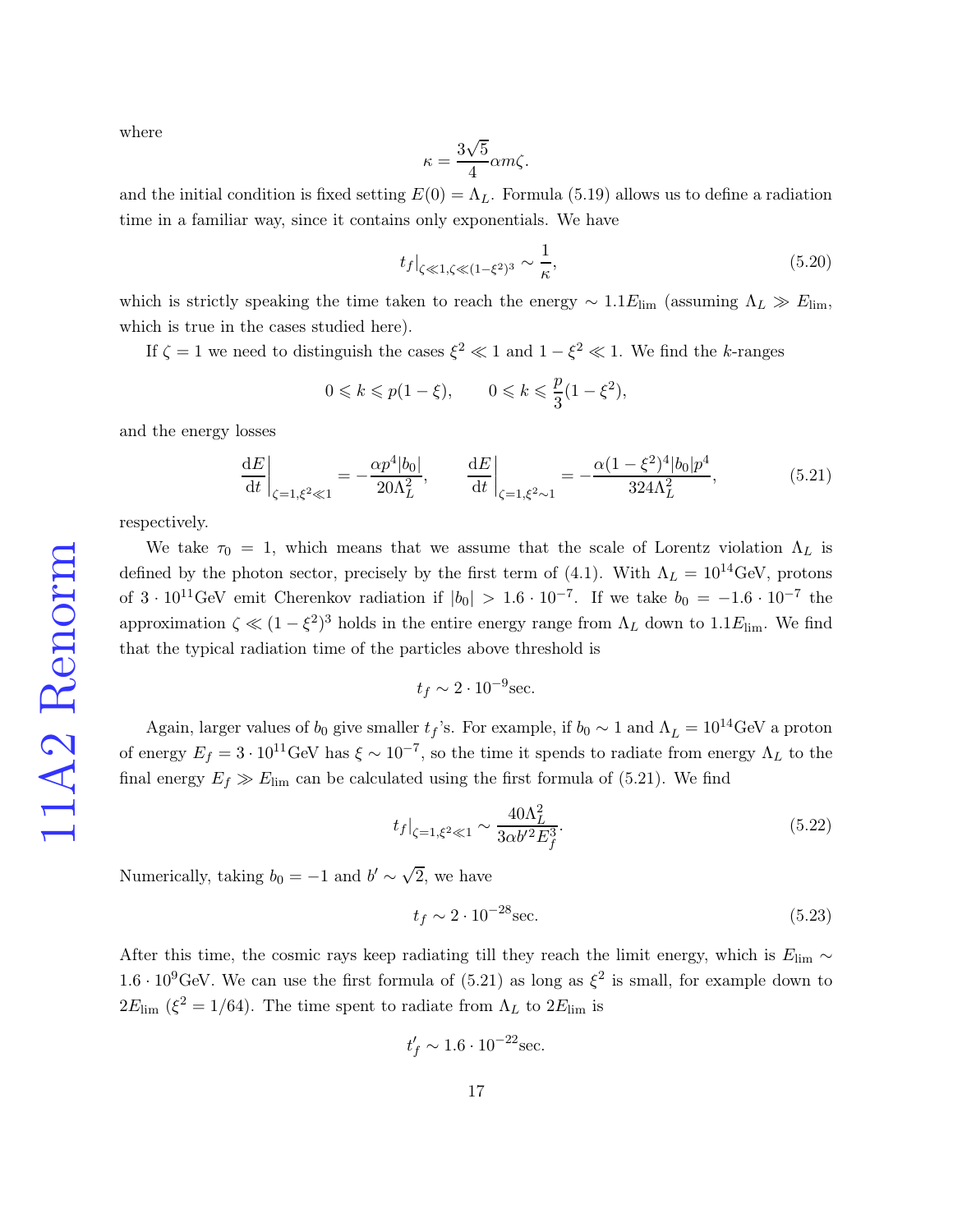When the energy approaches  $E_{\text{lim}}$  we have to use the second formula of [\(5.21\)](#page-16-0). The particle radiates from energy  $2E_{\text{lim}}$  to  $1.1E_{\text{lim}}$  during

$$
t''_f \sim 6 \cdot 10^{-20} \text{sec},\tag{5.24}
$$

which is still very short.

Summarizing, we may assume that the energy loss is instantaneous, so only the values  $|b_0| \leq$  $1.6 \cdot 10^{-7}$  are consistent with data at  $\Lambda_L = 10^{14}$  GeV. The limiting value on  $|b_0|$  can be raised increasing  $\Lambda_L$  and becomes 1 for  $\Lambda_L = 2.5 \cdot 10^{17} \text{GeV}$ . If  $b_0 \sim 1$  and  $\Lambda_L \geq 2.5 \cdot 10^{17} \text{GeV}$ , protons of  $3 \cdot 10^{11}$ GeV do not emit Cherenkov radiation and can reach the earth. Protons above threshold have a radiation time  $t'_{f} + t''_{f}$  $''_f$  of about  $6 \cdot 10^{-20}$  sec. We obtain the bounds

<span id="page-17-1"></span>
$$
|b_{0\text{lim}}| = 1.6 \cdot 10^{-7+2k}, \qquad \text{for } \Lambda_L = 10^{14+k} \text{GeV}, \tag{5.25}
$$

and  $|b_0| = 1$  for  $\Lambda_L = 2.5 \cdot 10^{17}$  GeV. If the ultrahigh-energy cosmic rays are instead iron atoms their observation can be explained, for example, with  $|b_0| \sim 1$ ,  $|b'| \sim \sqrt{2}$  and  $\Lambda_L \sim 3.4 \cdot 10^{16} \text{GeV}$ , or with  $|b_0| \sim 9 \cdot 10^{-6}$ ,  $|b'| \sim 4 \cdot 10^{-3}$  and  $\Lambda_L \sim 10^{14}$ GeV.

Since we have assumed that the relations  $(5.14)$  hold, we must check the compatibility of  $b'$ and  $b_1$  with present data. Using  $b_1 \sim 1$ ,  $p \ll \Lambda_L$  and [\(5.14\)](#page-15-0), [\(5.15\)](#page-15-3) we get

<span id="page-17-0"></span>
$$
-\frac{\Lambda_L^2 m}{\sqrt{5}p^3} \leq b_0 < 0, \qquad |b'| \leq \left(\frac{4}{5}\right)^{\frac{1}{4}} \frac{\Lambda_L m^{1/2}}{p^{3/2}}, \qquad 1 - \left(\frac{4}{5}\right)^{\frac{1}{4}} \left(\frac{m}{p}\right)^{\frac{3}{2}} \leq n \leq 1 + \left(\frac{4}{5}\right)^{\frac{1}{4}} \left(\frac{m}{p}\right)^{\frac{3}{2}}.\tag{5.26}
$$

Here p is the largest momentum at which the particle is known not to radiate and  $n = b_1/\sqrt{\tau_2}$ is the refractive index of the vacuum "as seen by the proton". Observe that the bound on the refractive index is independent of  $\Lambda_L$ , so it cannot be improved changing the scale of Lorentz violation.

The three inequalities [\(5.26\)](#page-17-0) are equivalent to one another. We search for the largest  $|b_0|$ compatible with data. If  $|b_0|$  is not small enough, n may be too far from one, which may contradict existing bounds.

If  $b' > 0$  we find  $1 - 5 \cdot 10^{-18} \leq n < 1$ . At present no bounds contradict this range [\[1\]](#page-25-0). Instead, if  $b' < 0$  we find  $1 < n \leq 1 + 5 \cdot 10^{-18}$ . In this case, a bound exists in the literature,  $n < 1 + 6 \cdot 10^{-20}$  [\[12,](#page-26-2) [1\]](#page-25-0), but it cannot be applied here, since it is derived from ultrahigh-energy cosmic rays themselves, which we are explaining with a different approach. Thus, the largest  $|b_0|$ we can take is given by

$$
b_0 = -\frac{\Lambda_L^2 m}{\sqrt{5}p^3}.\tag{5.27}
$$

Now we discuss the consistency of the dispersion relations [\(5.13\)](#page-15-4) with renormalization. The first condition of [\(5.14\)](#page-15-0) demands that the combination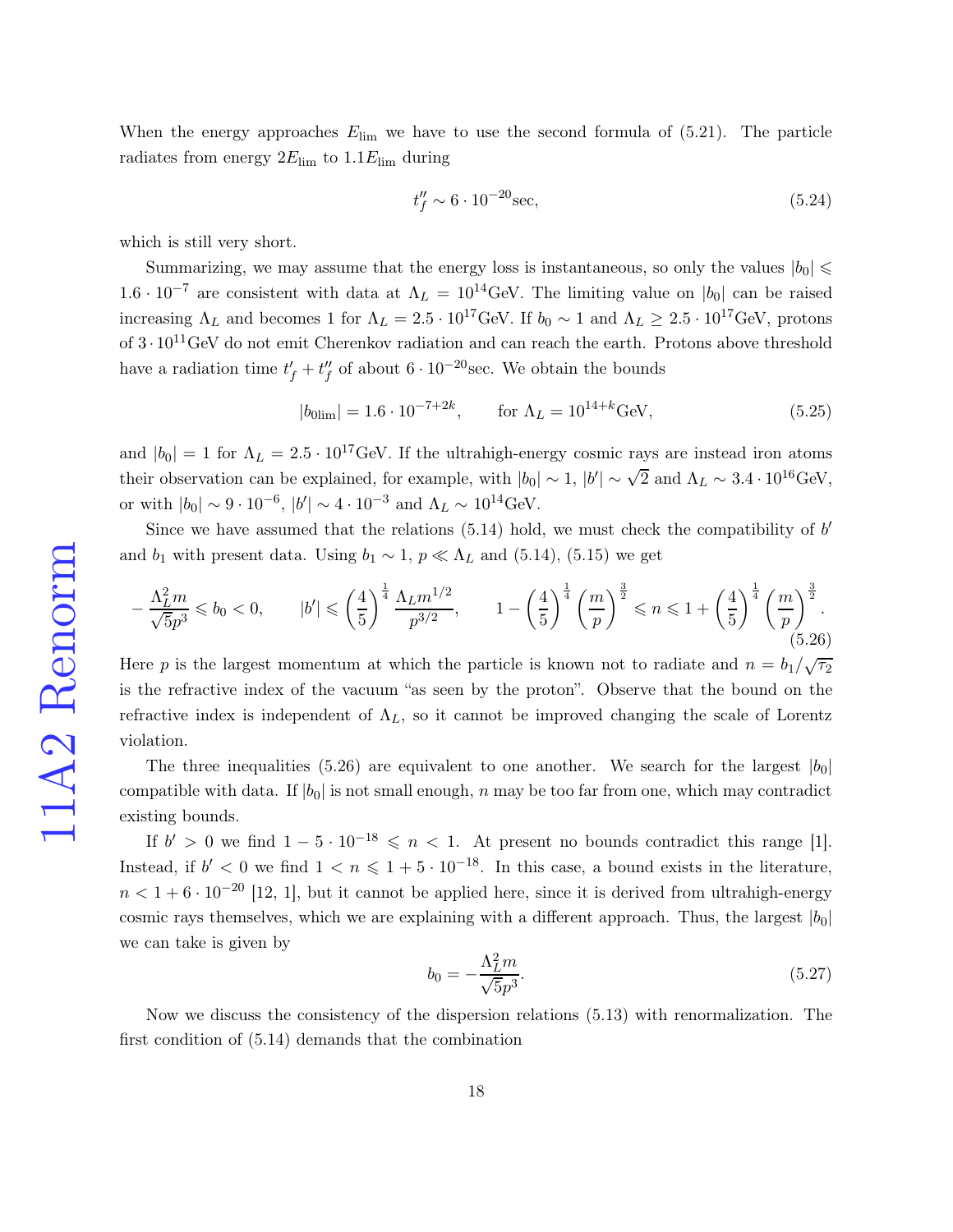$$
\epsilon \equiv 2b_1b_0 + b'^2
$$

vanish, to ensure that the dispersion relations do not contain terms proportional to the forth power of momentum. A typical case with  $\epsilon$  different from zero is the first scenario already studied. The  $b_0$ -bounds of [\(5.11\)](#page-14-0) and [\(5.12\)](#page-14-1) tell us how small  $\epsilon$  must be to have compatibility with data, in the cases of protons and iron atoms, respectively. For example, for protons  $\epsilon \sim 4 \cdot 10^{-19}$  at  $\Lambda_L = 10^{14}$ GeV. Instead, the results found in the second scenario tell us  $2b_1b_0 \sim b'^2 \sim 3.2 \cdot 10^{-7}$ , which is 12 orders of magnitude larger!

For the reasons explained in the previous section, we may assume that the relations [\(5.14\)](#page-15-0) are valid at the scale  $\Lambda_L$ , or anyway just at one energy scale. However, the scale we need to work with is  $E_{\text{obs}} = 3 \cdot 10^{11} \text{GeV}$ . The  $b_0$ - and b'-runnings contain, among the others, terms proportional to

$$
\alpha b_0 \ln \frac{\Lambda_L}{E_{\text{obs}}}, \qquad \alpha b' \ln \frac{\Lambda_L}{E_{\text{obs}}}.
$$

So, assuming that the cancellation  $\epsilon = 0$  occurs at  $\Lambda_L$  it will not necessarily occur at  $E_{obs}$ , where instead we find

$$
\epsilon \sim \alpha b_0 \ln \frac{\Lambda_L}{E_{\text{obs}}}.
$$

The values of  $(5.25)$  give a too large  $\epsilon$ . Therefore, renormalization forces us to take  $b_0$ -values much smaller than the ones given in [\(5.25\)](#page-17-1). Precisely, they are just a factor

<span id="page-18-0"></span>
$$
\frac{1}{\alpha \ln \frac{\Lambda_L}{E_{\text{obs}}}}
$$
(5.28)

larger than the bounds [\(5.11\)](#page-14-0) and [\(5.12\)](#page-14-1). Still, the factor [\(5.28\)](#page-18-0) improves the first scenario by about an order of magnitude.

## 6 Composite particles

In the previous section we have used the dispersion relations predicted by our models [\(A.1\)](#page-24-0) and [\(2.1\)](#page-3-0) for elementary particles, but we have applied them to composite particles, such as protons and iron atoms. In this section we investigate the dispersion relations of composite particles and discuss some phenomenological consequences. In particular, we show that in composite particles lower values of  $b_0$  are favored.

A good starting point is to assume that at high energies the composite particle can be described in a purely kinematic way, namely by constituents moving with the same velocity  $\bf{v}$ . The effects of interactions among constituents will not be studied in this paper. Instead, the low-energy dispersion relation is just the relativistic one. Later we paste it together with the high-energy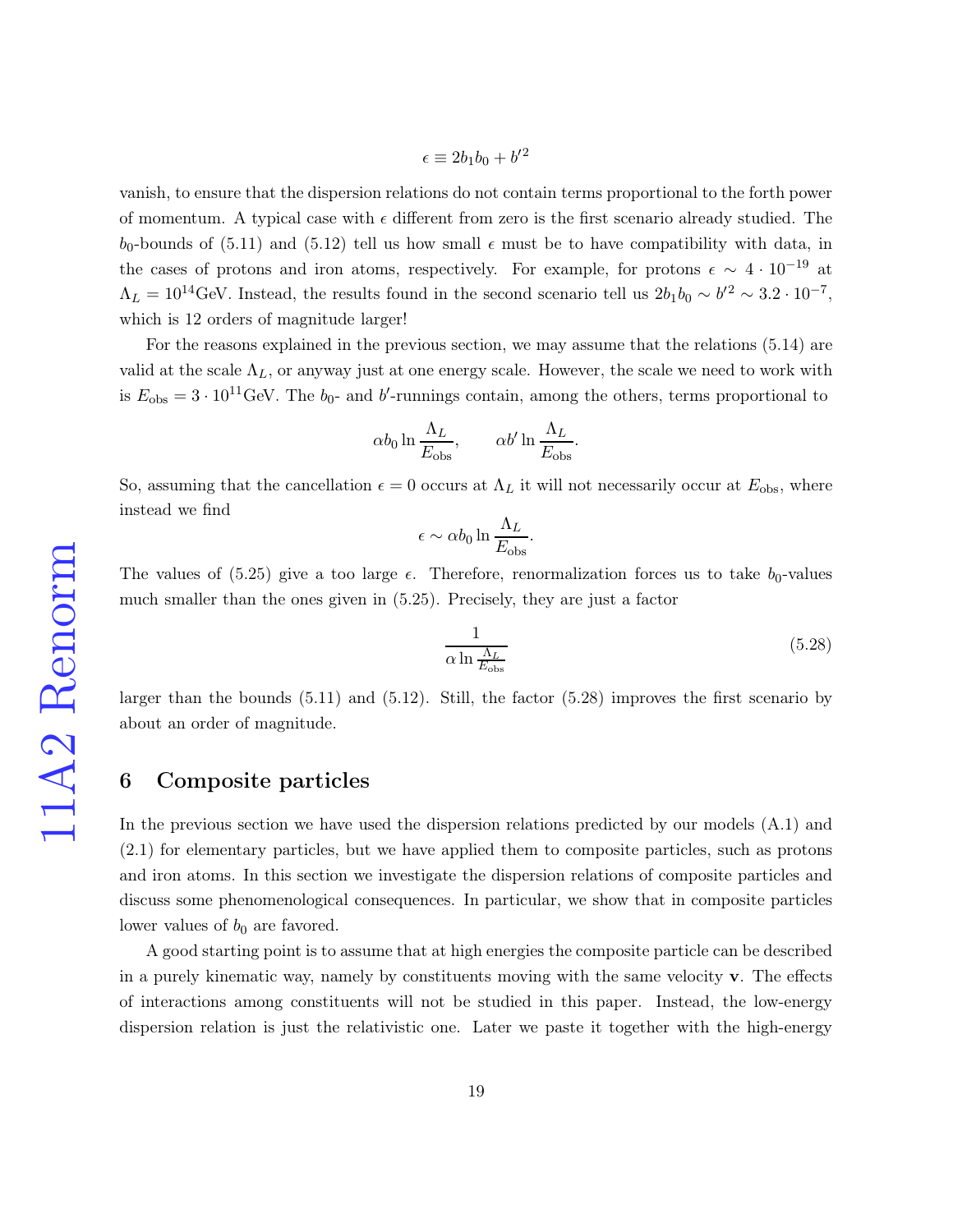dispersion relation and obtain an approximate dispersion relation for the composite particle, valid both at low and high energies.

We begin considering constituents with dispersion relations

<span id="page-19-1"></span>
$$
E_i = |\mathbf{p}_i| \sqrt{1 + \left(\frac{\eta_i^2 \mathbf{p}_i^2}{\Lambda_L^2}\right)^{n-1}}.
$$
\n(6.1)

Their velocities are

<span id="page-19-0"></span>
$$
\mathbf{v}_{i} = \frac{\mathrm{d}E_{i}}{\mathrm{d}\mathbf{p}_{i}} = \frac{\mathbf{p}_{i}}{E_{i}} \left( 1 + n \left( \frac{\eta_{i}^{2} p_{i}^{2}}{\Lambda_{L}^{2}} \right)^{n-1} \right), \tag{6.2}
$$

where  $p_i = |\mathbf{p}_i|$ . Setting  $\mathbf{v}_i = \mathbf{v}$  for every i it is easy to derive the dispersion relation of the composite particle. Calling

$$
x_i = \left(\frac{\eta_i^2 p_i^2}{\Lambda_L^2}\right)^{n-1} \tag{6.3}
$$

and squaring [\(6.2\)](#page-19-0), we get the equations

$$
v^2(1+x_i) = (1+nx_i)^2.
$$

Their solutions are

$$
x_i = \frac{v^2 - 2n + v\sqrt{v^2 + 4n(n-1)}}{2n^2} \equiv x(v).
$$

(It is easy to check that the other solution of the quadratic equation is not acceptable). Then we have

$$
p_i = \frac{x^{1/(2n-2)}}{\eta_i} \Lambda_L
$$
,  $\mathbf{p}_i = \mathbf{v} \frac{E_i}{1+nx}$ ,  $E_i = \frac{x^{1/(2n-2)}}{\eta_i} \Lambda_L \sqrt{1+x}$ ,

and therefore the total momentum and total energy are

$$
\mathbf{P} = \sum_{i} \mathbf{p}_i = \mathbf{v} \frac{E}{1 + nx}, \qquad E = \sum_{i} E_i = \frac{x^{1/(2n-2)}}{\eta} \Lambda_L \sqrt{1 + x},
$$

where  $\eta$  is defined by

<span id="page-19-2"></span>
$$
\frac{1}{\eta} = \sum_{i} \frac{1}{\eta_i}.\tag{6.4}
$$

Moreover, since  $\mathbf{p}_i = \mathbf{v} p_i/v$ , we have also

$$
P = \sum_{i} p_i = \frac{x^{1/(2n-2)}}{\eta} \Lambda_L, \qquad x = \left(\frac{\eta^2 \mathbf{P}^2}{\Lambda_L^2}\right)^{n-1}.
$$

Thus, we find that  $E$  and  $P$  are related by the collective dispersion relation

$$
E = |\mathbf{P}| \sqrt{1 + \left(\frac{\eta^2 \mathbf{P}^2}{\Lambda_L^2}\right)^{n-1}},
$$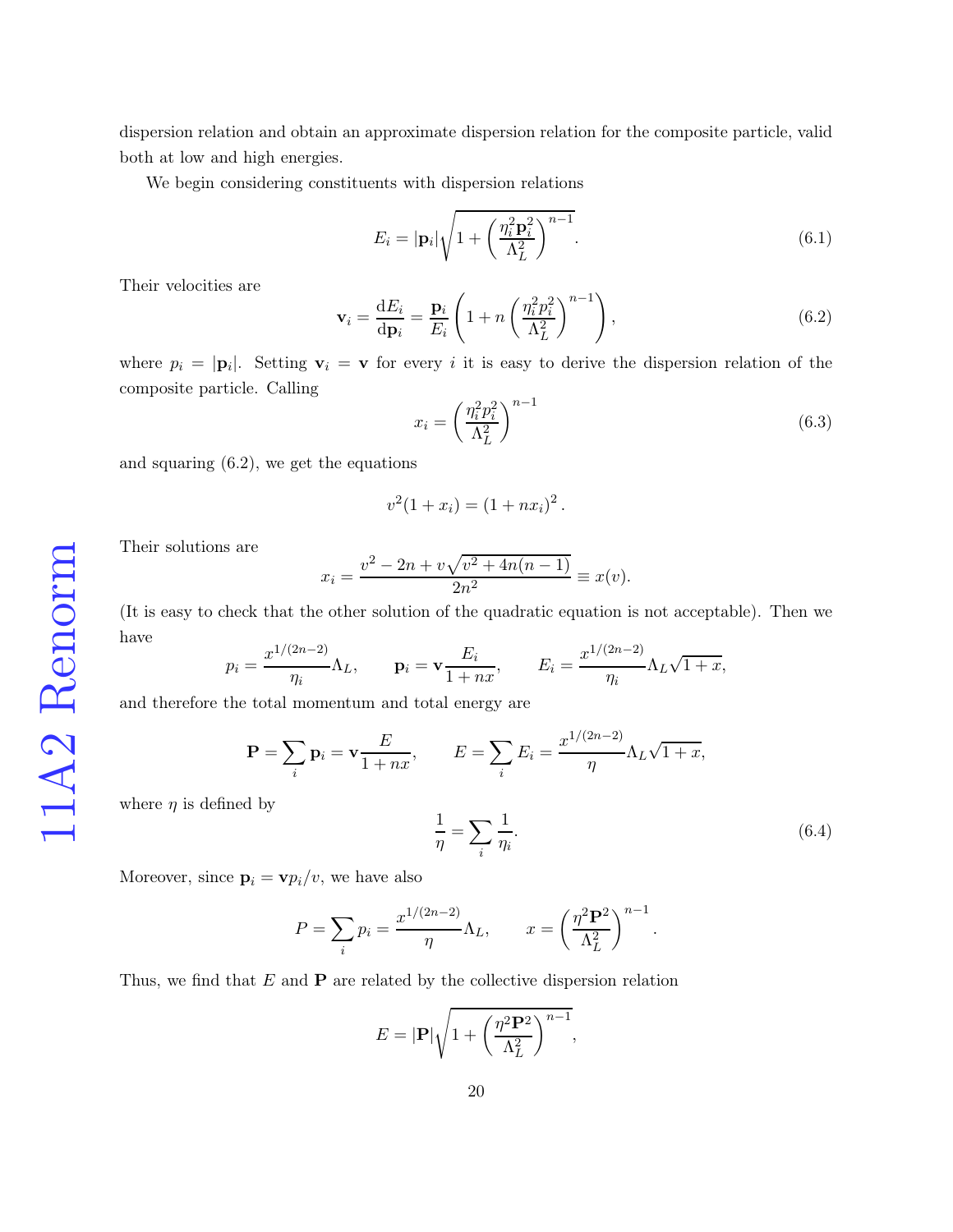which has the same form as the dispersion relations  $(6.1)$  of the constituents.

The crucial result is the composition rule [\(6.4\)](#page-19-2), which states that "the weakest wins", namely if one constituent has a  $\eta_{\bar{\imath}}$  much smaller than the  $\eta_i$ 's of the other constituents, then the composite particle has a  $\eta$  practically equal to  $\eta_{\bar{\imath}}$ .

Note that for  $n = 0$ ,  $m_i = \Lambda_L/\eta_i$ , we get the dispersion relation of relativistic theories, with the usual composition rule for the mass, namely  $\sum_i m_i = \sum_i \Lambda_L / \eta_i = \Lambda_L / \eta = M$ .

The result just found can be extended to more general dispersion relations of the form

<span id="page-20-0"></span>
$$
E_i = |\mathbf{p}_i| f(x_i), \qquad x_i = \left(\frac{\eta_i^2 \mathbf{p}_i^2}{\Lambda_L^2}\right)^{n-1}.
$$
\n(6.5)

Squaring the velocities

$$
\mathbf{v}_i = \frac{\mathrm{d}E_i}{\mathrm{d}\mathbf{p}_i} = \frac{\mathbf{p}_i}{|\mathbf{p}_i|} \left( f + 2(n-1)x_i f' \right) \tag{6.6}
$$

and equating them to  $\bf{v}$ , we get the equations

$$
v^{2} = (f(x_{i}) + 2(n - 1)x_{i}f'(x_{i}))^{2}.
$$

Assume that the solution is unique,  $x_i = x(v)$ . Then, proceeding as above, we easily find that E and  $P$  are related by the collective dispersion relation

$$
E = |\mathbf{P}| f(x), \qquad x = \left(\frac{\eta^2 \mathbf{P}^2}{\Lambda_L^2}\right)^{n-1},
$$

where  $\eta$  is still given by [\(6.4\)](#page-19-2). Again, the dispersion relation of the composite particle has the same form as the dispersion relations of its constituents.

Although the procedure just outlined is general, few dispersion relations can be treated so simply. More complicated relations generate polynomial equations of high degree, and the dispersion relation of the composite particle does not have the form of the dispersion relations of its constituents. To convince oneselves of this, it is sufficient to repeat the derivation adding mass terms to  $(6.1)$  and  $(6.5)$ . Yet, masses are important for the Cherenkov effect, because they determine the energy threshold. To apply our results to ultrahigh-energy cosmic rays we argue as follows.

The dispersion relations  $(6.1)$  and  $(6.5)$  are good approximations at high energies, namely when the Lorentz violating corrections start to become important and the mass becomes negligible with respect to them. These are precisely the energies above threshold. Indeed, the emission of radiation is the first effect of the Lorentz violation in the phenomenon we are considering. Instead, at energies much smaller than the threshold the Lorentz violating corrections become negligible with respect to the mass, and the usual relativistic dispersion relation  $E = \sqrt{M^2 + p^2}$  holds, where  $M$  is the mass of the composite particle. The full dispersion relation of the composite particle can be well approximated pasting the low- and high-energy dispersion relations.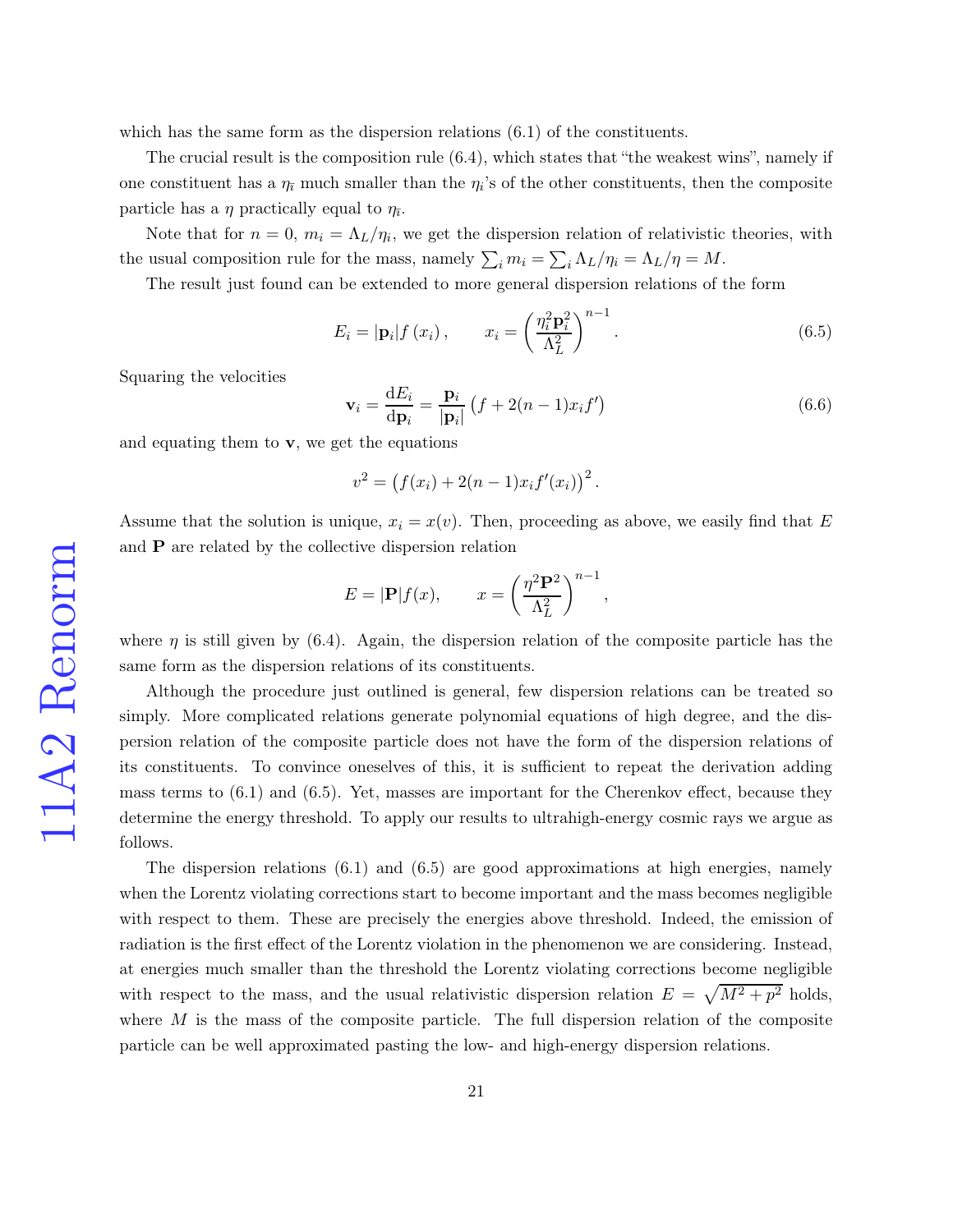Now, consider ultrahigh-energy cosmic rays. In our model, setting all non-crucial parameters but the mass to zero as in  $(5.2)$ , or relating the parameters as in  $(5.14)$ , at high energies quarks have dispersion relations [\(6.5\)](#page-20-0) with  $n = 2$ ,  $f(x) = 1+x$ , or [\(6.1\)](#page-19-1) with  $n = 3$ , respectively. In both cases  $\eta_i^2 = |b_{0i}|$ . Thus, the dispersion relation of the composite particle can be approximated by the formulas

$$
E = \sqrt{M^2 + p^2 \left(1 + \eta^2 \frac{p^2}{\Lambda_L^2}\right)^2}, \qquad E = \sqrt{M^2 + p^2 + \eta^4 \frac{(p^2)^3}{\Lambda_L^4}},
$$

in the first and second scenarios, respectively, where  $\eta$  is determined by equation [\(6.4\)](#page-19-2).

Let us illustrate some basic properties of the composition rule  $(6.4)$ . Consider the proton. Its dispersion relation has the same form as the dispersion relations of its constituents, with

$$
|b_{0p}| = \eta^2 = \left(\frac{2}{|b_{0u}|^{1/2}} + \frac{1}{|b_{0d}|^{1/2}}\right)^{-2},
$$

where  $b_{0u}$  and  $b_{0d}$  are the  $b_0$ -parameters of the quarks u and d, respectively. If  $|b_{0d}| \ll |b_{0u}|$  then  $|b_{0p}| \sim |b_{0d}|$ , while if  $|b_{0u}| \ll |b_{0d}|$  then  $|b_{0p}| \sim |b_{0u}|/4$ . This means that in composite particles, smaller values of  $|b_0|$  are favored and the energy threshold for Cherenkov radiation is enhanced. In practice, compositeness creates a sort of screening for the emission of radiation and makes it easier to justify the small numbers found in the previous section.

We have no reason to assume that  $|b_{0u}|$  and  $|b_{0d}|$  are of the same orders. Let us first assume  $|b_{0u}| \gg |b_{0d}|$  and normalize  $\tau_0$  to one, as usual. Then, if ultrahigh-energy cosmic rays are protons we have

$$
|b_{0p}| \sim |b_{0d}|,
$$

while if they are iron atoms we gain an extra factor 7396:

$$
b_{0\text{iron}} = \left(\frac{82}{|b_{0u}|^{1/2}} + \frac{86}{|b_{0d}|^{1/2}}\right)^{-2} \sim \frac{|b_{0d}|}{7396}.
$$

In the first scenario described in the previous section the observation of ultrahigh-energy cosmic rays made of iron atoms can be explained with

$$
b_{0d} = 4.1 \cdot 10^{-12 + 2k}
$$
 for  $\Lambda_L = 10^{14 + k} \text{GeV},$ 

and  $b_{0d} = 1$  for  $\Lambda_L = 4.9 \cdot 10^{19}$ GeV.

We see that when the composite structure gets more complex it becomes easier to generate small number from larger ones. Patterns like e.g.

$$
\tau_0 = 1,
$$
  $b_{0u} \sim 10^{-6},$   $b_{0d} \sim 4 \cdot 10^{-12},$   $\Lambda_L \sim 10^{14} \text{GeV},$   
\n $\tau_0 = 1,$   $b_{0u} \sim 10^{-3},$   $b_{0d} \sim 4 \cdot 10^{-6},$   $\Lambda_L \sim 10^{17} \text{GeV},$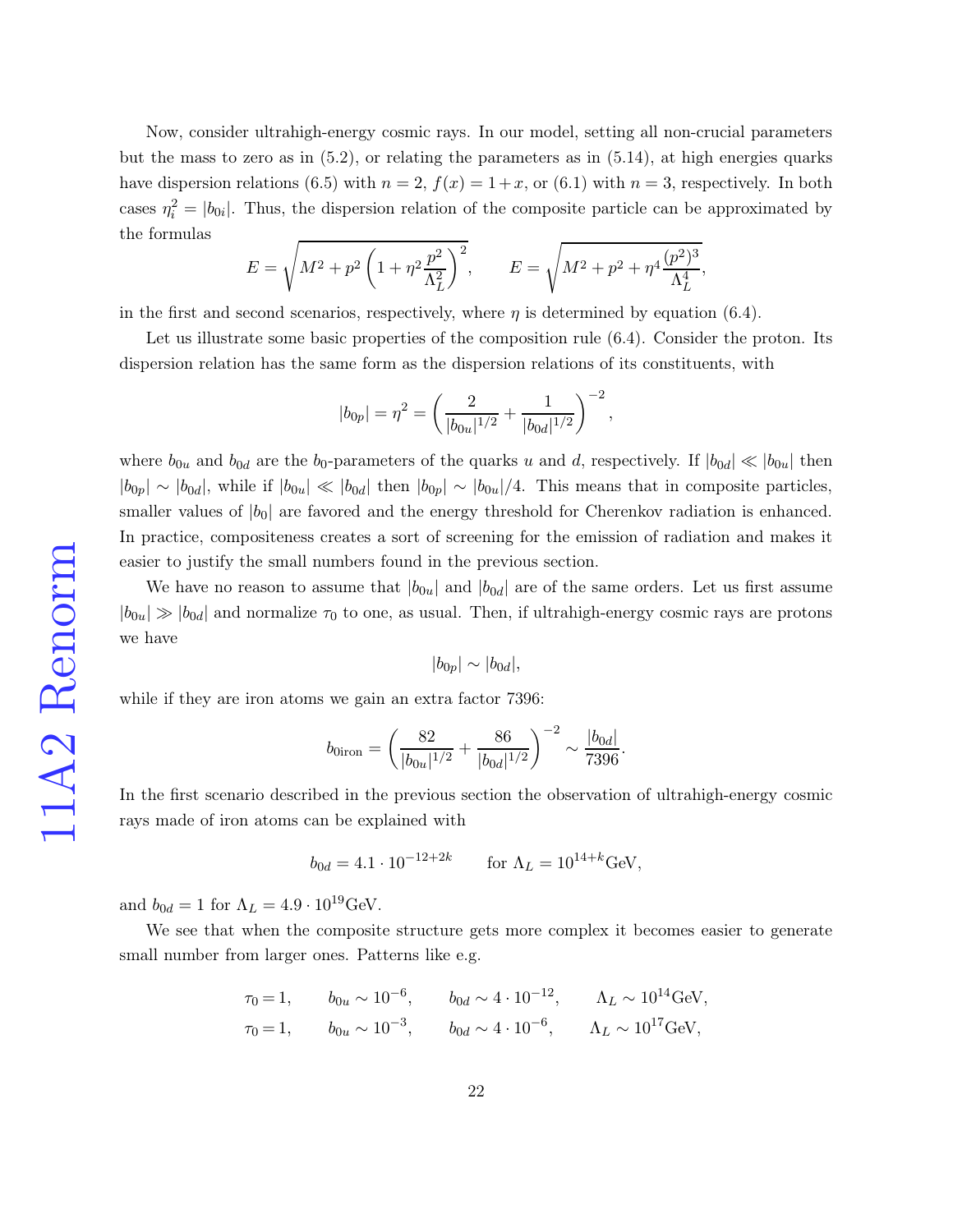are compatible with a scale of Lorentz violation smaller than the Planck scale. The values of  $b_{0u}$  have been chosen to lie somewhere in the middle between those of  $\tau_0$  and those of  $b_{0d}$  for illustrative purposes.

In the second scenario we can gain an extra factor [\(5.28\)](#page-18-0) and can explain the same  $b_{0i\text{ron}}$ 's with slightly larger  $b_{0d}$ 's:

$$
\tau_0 = 1, \qquad b_{0u} \sim 10^{-6}, \qquad b_{0d} \sim 5 \cdot 10^{-11}, \qquad \Lambda_L \sim 10^{14} \text{GeV},
$$
  

$$
\tau_0 = 1, \qquad b_{0u} \sim 10^{-3}, \qquad b_{0d} \sim 3 \cdot 10^{-5}, \qquad \Lambda_L \sim 10^{17} \text{GeV},
$$

Finally, if we assume  $b_{0u} \sim b_{0d}$  we gain another factor 4:

$$
|b_{0p}| \sim |b_{0n}| \sim \frac{|b_{0u}|}{9}
$$
,  $b_{0iron} \sim \frac{|b_{0u}|}{28224}$ .

## 7 Cherenkov radiation of neutrons and neutrinos

We know that when Lorentz symmetry is violated, several otherwise forbidden phenomena are allowed. In this section we describe the Cherenkov radiation of neutral particles. Because of the Lorentz violation, photon emission is allowed by kinematics. Moreover, our models contain Pauli-like terms at the fundamental level, which couple neutral particles to the electromagnetic field. We take neutrons and neutrinos and consider both the Cherenkov radiation in a medium and the effects of higher-derivative terms.

The neutron Lagrangian is

$$
\mathcal{L}_{\text{neutron}} = \mathcal{L}_{F} + \bar{\psi}_{n} \left( i\gamma^{0} \partial_{0} + \frac{ib_{0n}}{\Lambda_{L}^{2}} \bar{\partial}^{3} + ib_{1n} \bar{\partial} - m_{n} - \frac{b'_{n}}{\Lambda_{L}} \bar{\partial}^{2} \right) \psi_{n} \n+ \frac{e}{\Lambda_{L}} \bar{\psi}_{n} \left( b''_{n} \sigma_{ij} F^{ij} + \frac{b'_{0n}}{\Lambda_{L}} \gamma_{i} \partial_{j} F_{ij} \right) \psi_{n} + ie \frac{b''_{0n}}{2\Lambda_{L}^{2}} F_{ij} \left( \bar{\psi}_{n} \gamma_{i} \overleftrightarrow{D}_{j} \psi_{n} \right)
$$

and the kinematics of the Cherenkov process is the one of section 4. The Cherenkov radiation can be studied adapting the results found for the proton. Indeed, after replacements of the form

<span id="page-22-0"></span>
$$
b'' = \frac{\tilde{b}''}{e}, \qquad b'_0 = \frac{\tilde{b}'_0}{e}, \qquad b''_0 = \frac{\tilde{b}''_0}{e}, \tag{7.1}
$$

the neutron Lagrangian matches the proton Lagrangian at  $e = 0$ . As far as the Cherenkov radiation in a medium is concerned, we must evaluate formulas up to  $\mathcal{O}(1/\Lambda_L^2)$  corrections, perform the replacements [\(7.1\)](#page-22-0), followed by the limit  $e \to 0$  and the converse replacements. We find

$$
\frac{\mathrm{d}v}{\mathrm{d}t} = -\frac{16\alpha m_n^3 \mu^5 b_n''^2 (nv-1)^4}{15\Lambda_L^2 n^8 (n^2-1)^5 v^2 \sqrt{1-v^2}} \left[ (5n^2-1)(6n^2+1) - 4n(n^2+1)v - 5n^2(5n^2-1)v^2 \right],
$$

with the velocity  $v$  defined as in  $(3.9)$ .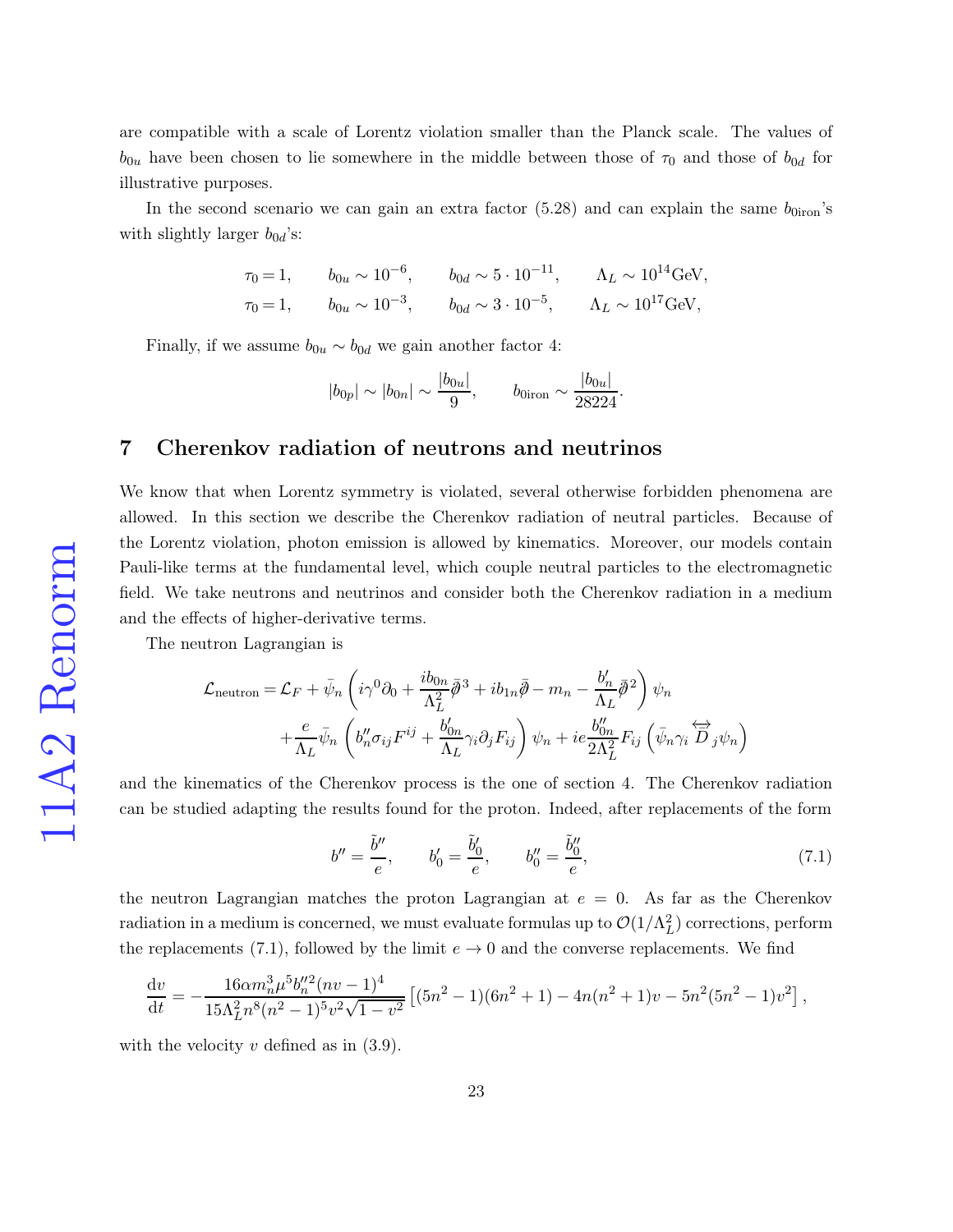We can also make an analysis similar to the one of section 5. In the limit  $b_{0n}^2 \ll \tau_0$ , the analogue of [\(5.20\)](#page-16-1) gives the typical radiation time

$$
t_{fn}|_{b_{0n}^2 \ll \tau_0} \sim \frac{\tau_0}{6\sqrt{5}b_n''^2|b_{0n}| \alpha m_n}
$$

.

.

In both cases we see that the Cherenkov radiation of neutrons crucially depends on the parameter  $b''_n$ , besides  $\tau_0$  and  $b_{0n}$ . Thus, measurements cannot say much about the scales of Lorentz violation, which are our main interest in this paper, but can put bounds on the values of the parameters  $b''_n$ . Nevertheless, some aspects of the neutron Cherenkov radiation may deserve further study, since it is known that in some cases the Lorentz violation makes protons decay into neutrons [\[10\]](#page-26-0). Then ultrahigh-energy cosmic rays could be regarded as a mixture of protons and neutrons and both particles would contribute to the emission of Cherenkov radiation.

If neutrinos are taken to be massive, their case is entirely analogous to the case of the neutron. Instead, if we neglect their mass (or assume that they are massless and that neutrino oscillations have a different explanation) the Lagrangian that describes interactions with the electromagnetic field is

$$
\mathcal{L}_{\text{neutrino}} = \mathcal{L}_{F} + \bar{\nu} \left( i \gamma^0 \partial_0 + \frac{i b_{0\nu}}{\Lambda_L^2} \bar{\phi}^3 + i b_{1\nu} \bar{\phi} \right) \nu + \frac{e b_{0\nu}'}{\Lambda_L^2} \partial_j F_{ij} (\bar{\nu} \gamma_i \nu) + i e \frac{b_{0\nu}''}{2 \Lambda_L^2} F_{ij} (\bar{\nu} \gamma_i \overleftrightarrow{\partial}_j \nu).
$$

Here the effect is of higher order, because  $b''$  is absent. Moreover, at vanishing mass the kinematics also changes. For example, in the case  $b_{1\nu} = \tau_2 = 1$ ,  $\tau_1 = 0$ , we find the k-range  $0 \le k \le p$  and

$$
\frac{\mathrm{d}E}{\mathrm{d}t}=-\frac{517b_{0\nu}\alpha(4b_{0\nu}^{\prime 2}+b_{0\nu}^{\prime\prime 2})p^8}{10080\Lambda_L^6}
$$

# 8 Conclusions

If Lorentz symmetry is violated at high energies, a variety of phenomena that are normally forbidden can take place. The investigation of these phenomena can help us better address the search for signs of Lorentz violation and put bounds on the parameters of the violation. In this paper we have focused on the Cherenkov radiation in vacuo, and explored scenarios compatible with a scale of Lorentz violation  $\Lambda_L$  smaller than the Planck scale. We have worked in the realm of the minimal Standard-Model extension that violates Lorentz symmetry at high energies, preserves CPT and rotational invariance, contains operators of higher dimensions (in particular, four-fermion vertices) and is renormalizable by weighted power counting. This SM extension offers a framework where the set of new parameters is large enough to describe the phenomena allowed by Lorentz violation, but sufficiently restricted to ensure a certain degree of predictivity.

We have studied kinematic constraints for a very general class of dispersion relations, and found an energy threshold below which particles do not radiate. We have computed the energy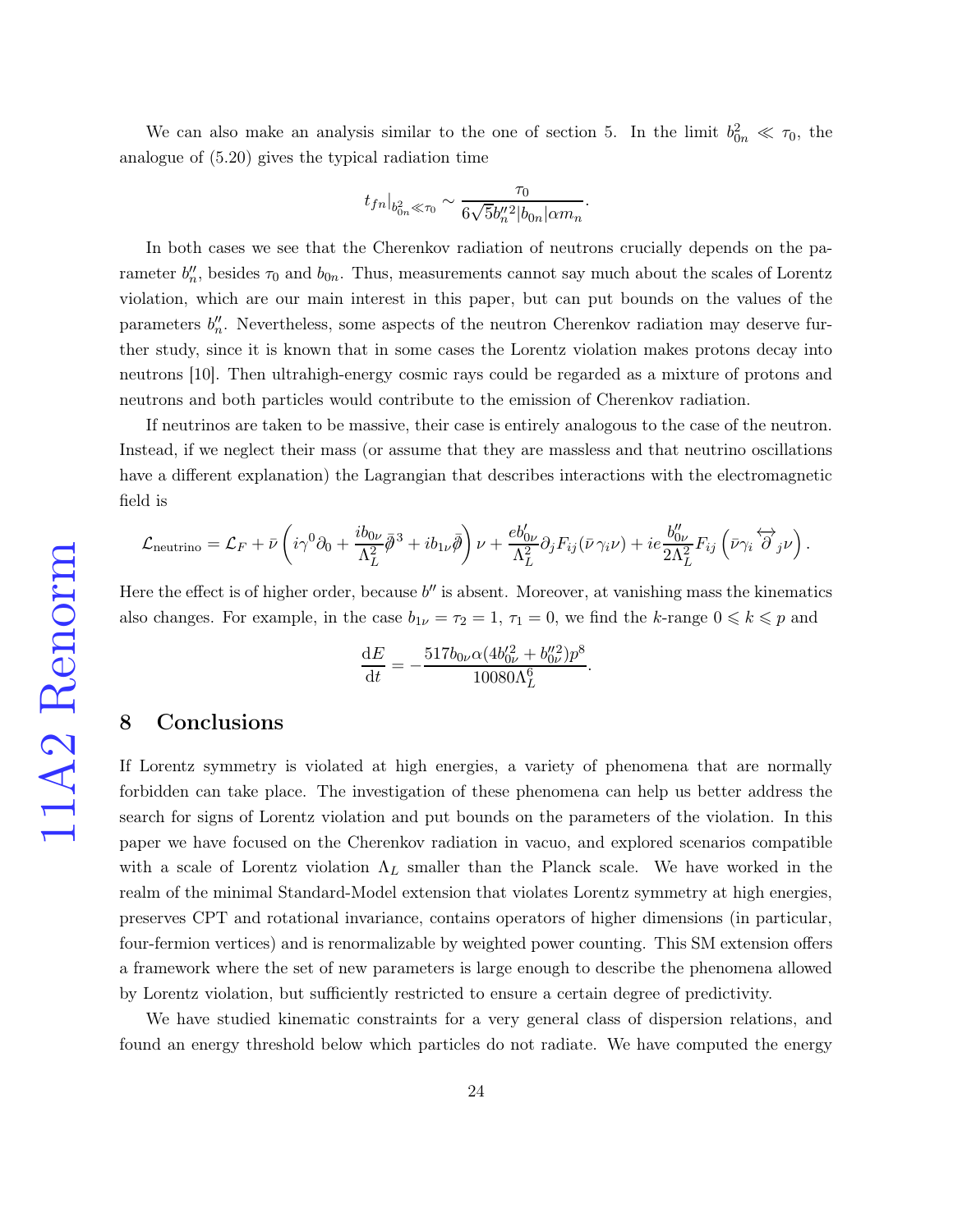loss of particles above threshold and verified that it is so rapid that in all cases of interest the process is practically governed by pure kinematics. For different values of the scale  $\Lambda_L$  we have studied how small certain parameters must be to have compatibility with known experimental bounds on the Lorentz violation. Interestingly, in composite particles "small numbers" are easier to explain, because the threshold for Cherenkov radiation is enhanced by a sort of kinematic screening mechanism.

Our analysis shows that there is still the possibility that the scale of Lorentz violation, with preserved CPT, is smaller than Planck scale. If confirmed, this prediction would force us to think about quantum gravity anew.

## Acknowledgments

D.Anselmi wishes to thank Xinmin Zhang and the Institute of High Energy Physics of the Chinese Academy of Sciences, Beijing, for hospitality. D.Anselmi is supported by the Chinese Academy of Sciences visiting professorship for senior international scientists, grant No. 2010T2J01.

## Appendix: the simplest LVSM's

For reference, in this appendix we briefly recall the simplest LVSM's and some of their features. The minimal scalarless CPT invariant LVSM schematically reads [\[6\]](#page-25-5)

<span id="page-24-0"></span>
$$
\mathcal{L}_{\text{noH}} = \mathcal{L}_F + \mathcal{L}_{\text{kinf}} - \sum_{I=1}^{5} \frac{1}{\Lambda_L^2} g \bar{D} \bar{F} \left( \bar{\chi}_I \bar{\gamma} \chi_I \right) + \frac{Y_f}{\Lambda_L^2} \bar{\chi} \chi \bar{\chi} \chi - \frac{g}{\Lambda_L^2} \bar{F}^3, \tag{A.1}
$$

where

$$
\mathcal{L}_F = \frac{1}{4} \sum_G \left( 2F_{0i}^G F_{0i}^G - F_{ij}^G \tau^G (\bar{\Upsilon}) F_{ij}^G \right),
$$
  

$$
\mathcal{L}_{\text{kinf}} = \sum_{a,b=1}^3 \sum_{I=1}^5 \bar{\chi}_I^a i \left( \delta^{ab} \gamma^0 D_0 - \frac{b_0^{Iab}}{\Lambda_L^2} \bar{\psi}^3 + b_1^{Iab} \bar{\psi} \right) \chi_I^b,
$$

are the kinetic terms of gauge fields and fermions, respectively. Bars are used to denote space components. The "magnetic" components  $F_{ij}$  of the field strengths are also denoted with  $\bar{F}$ . Moreover,  $\chi_1^a = L^a = (\nu_L^a, \ell_L^a), \chi_2^a = Q_L^a = (u_L^a, d_L^a), \chi_3^a = \ell_R^a, \chi_4^a = u_R^a$  and  $\chi_5^a = d_R^a, \nu^a =$  $(\nu_e, \nu_\mu, \nu_\tau)$ ,  $\ell^a = (e, \mu, \tau)$ ,  $u^a = (u, c, t)$  and  $d^a = (d, s, b)$ . The sum  $\sum_G$  is over the gauge groups  $SU(3)_c$ ,  $SU(2)_L$  and  $U(1)_Y$ , and the last three terms of [\(A.1\)](#page-24-0) are symbolic. Finally,  $\overline{\Upsilon} \equiv -\overline{D}^2/\Lambda_L^2$ , where  $\Lambda_L$  is the scale of Lorentz violation, and  $\tau^G$  are polynomials of degree 2. Gauge anomalies cancel out exactly as in the Standard Model [\[5\]](#page-25-4).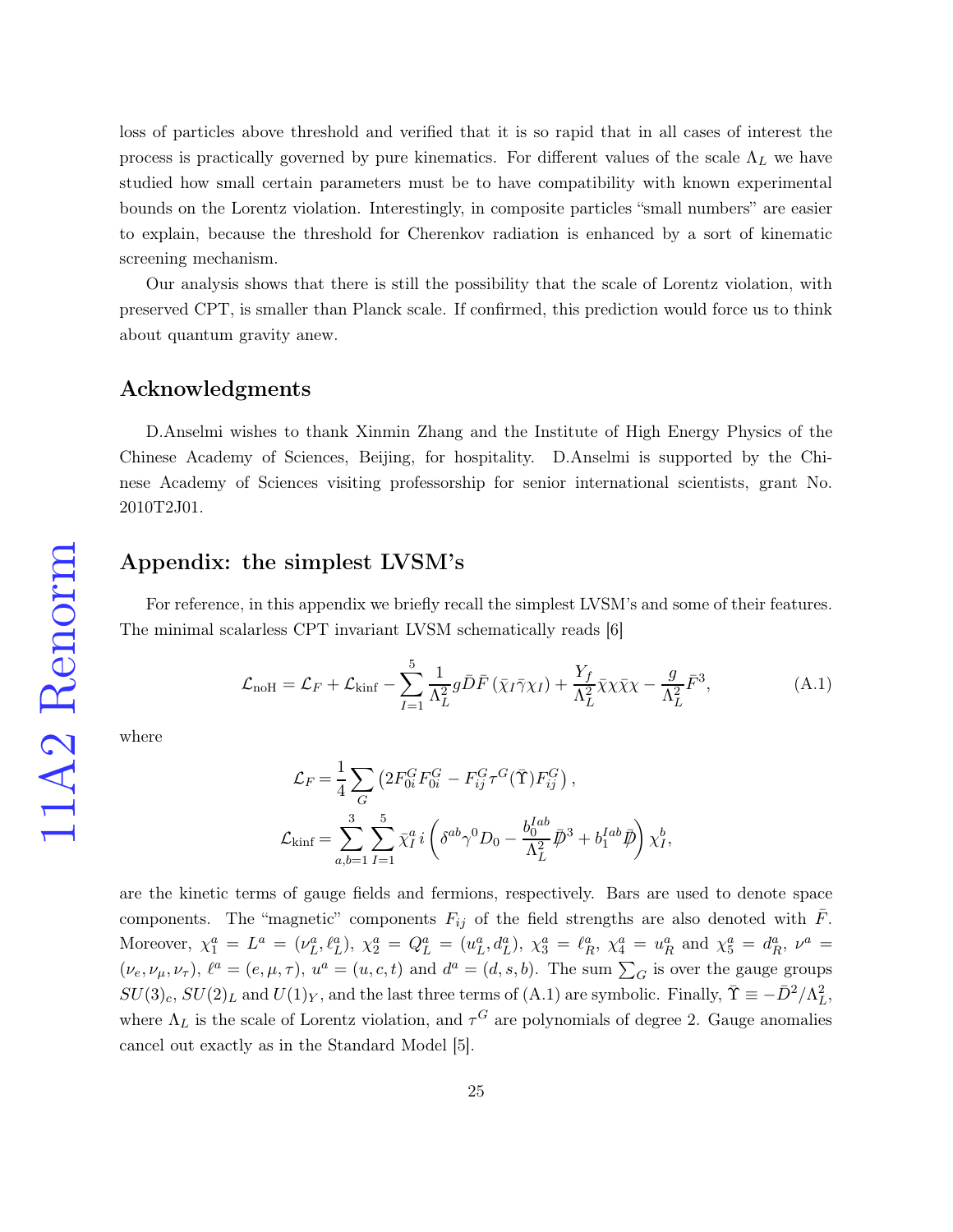The model [\(A.1\)](#page-24-0) does not contain elementary scalar fields, but four-fermion vertices trigger a Nambu–Jona-Lasinio mechanism that gives masses to fermions and gauge fields, and generate Higgs bosons at low energies as composite fields [\[6,](#page-25-5) [18\]](#page-26-8).

LVSM versions containing elementary scalar fields and incorporating the usual Higgs phenomenon exist as well. They can contain the two-scalar–two-fermion vertex  $(LH)^2/\Lambda_L$  and fourfermion vertices  $(\bar{\psi}\psi)^2/\Lambda_L^2$  at the fundamental level.

After symmetry breaking, the vertex  $(LH)^2/\Lambda_L$  gives (Majorana) masses to the left-handed neutrinos. Since this vertex is the only dimension-5 vertex present in the LVSM, it can be used to normalize the scale  $\Lambda_L$ . Assuming that the dimensionless couplings in front of it are of order one we find  $\Lambda_L \sim 10^{14}$ -10<sup>15</sup>GeV [\[19\]](#page-26-9). Four-fermion vertices can describe proton decay. The existing bounds on proton decay can also be used to constrain  $\Lambda_L$ , and give  $\Lambda_L \geq 10^{15}$ GeV.

Other prescriptions to normalize  $\Lambda_L$  are considered in the paper.

## <span id="page-25-0"></span>References

- <span id="page-25-1"></span>[1] V.A. Kostelecký and N. Russell, Data tables for Lorentz and CTP violation, arXiv:0801.0287 [hep-ph].
- <span id="page-25-2"></span>[2] D. Anselmi and M. Halat, Renormalization of Lorentz violating theories, Phys. Rev. D 76 (2007) 125011 and arXiv:0707.2480 [hep-th].
- <span id="page-25-3"></span>[3] D. Anselmi, Weighted power counting and Lorentz violating gauge theories. I: General properties, Ann. Phys. 324 (2009) 874 and arXiv:0808.3470 [hep-th].
- <span id="page-25-4"></span>[4] D. Anselmi, Weighted power counting and Lorentz violating gauge theories. II: Classification, Ann. Phys. 324 (2009) 1058 and arXiv:0808.3474 [hep-th].
- <span id="page-25-5"></span>[5] D. Anselmi, Weighted power counting, neutrino masses and Lorentz violating extensions of the Standard Model, Phys. Rev. D 79 (2009) 025017 and arXiv:0808.3475 [hep-ph].
- <span id="page-25-6"></span>[6] D. Anselmi, Standard Model Without Elementary Scalars And High Energy Lorentz Violation, Eur. Phys. J. C 65 (2010) 523 and arXiv:0904.1849 [hep-ph].
- <span id="page-25-7"></span>[7] O. Gagnon and G. Moore, Limits on Lorentz violation from highest energy cosmic rays, Phys. Rev. D 70 (2004) 065002 and arXiv:hep-ph/0404196.
- <span id="page-25-8"></span>[8] D. Anselmi and M. Taiuti, Renormalization of high-energy Lorentz violating QED, Phys. Rev. D 81 (2010) 085042 and arXiv:0912.0113 [hep-ph].
- [9] B.D. Altschul, Finite duration and energy effects in Lorentz-violating vacuum Cerenkov radiation, Nucl. Phys. B796 (2008) 262 and arXiv:0709.4478 [hep-th].